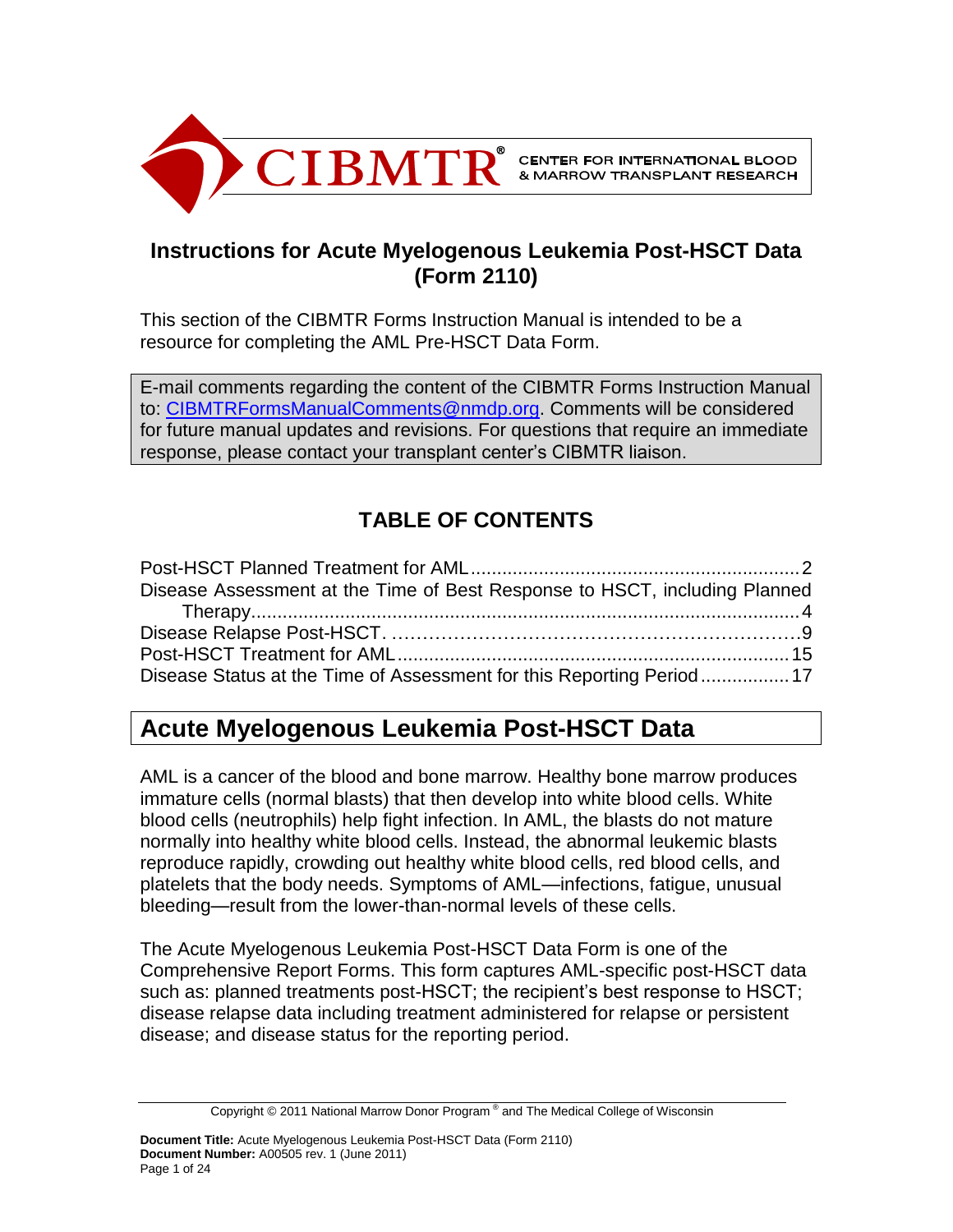This form must be completed for all recipients whose primary disease, reported on Form 2000 question 9, is Acute Myelogenous Leukemia (AML), Acute Nonlymphocytic Leukemia (ANLL), other acute leukemia, or atypical CML (other leukemia). The Acute Myelogenous Leukemia Post-HSCT Data (Form 2110) must be completed in conjunction with each Post-HSCT follow-up form (Forms 2100, 2200, and 2300) completed. The form is designed to capture specific data occurring within the timeframe of each reporting period (i.e., between day 0 and day 100 for Form 2100, between day 100 and the six-month date of contact for Form 2200, between the date of contact for the six-month follow up and the date of contact for the one-year follow up for Form 2200, etc.). **Only Form 2110** (Acute Myelogenous Leukemia Post-HSCT Data) must be completed for recipients who had a Myelodysplastic/Myeloproliferative Syndrome (MDS/MPS) that transformed to AML prior to transplant. Form 2014 (Myelodysplasia/ Myeloproliferative Disorders Pre-HSCT Data) is required to obtain MDS/MPS data pre HSCT, but Form 2114 (Myelodysplasia/Myeloproliferative Disorders Post-HSCT Data) is not required for these recipients.

# **Post-HSCT Planned Treatment for AML**

**Question 1: Was planned treatment given per protocol since the date of the last report? (Include any treatment given for maintenance therapy, but exclude any treatment for relapse/progressive disease.)**

# **NOTE:**

Form 2110, question 1 currently contains an error. The question should state, "Was planned treatment given per protocol since the date of the last report? (Include any treatment given for maintenance therapy, but exclude any treatment given for relapse.)" The CIBMTR is in the process of updating this form and removing "progressive disease" from this question.

Recipients are generally transplanted under a specific protocol that defines the radiation and/or systemic therapy the recipient is intended to receive as a preparative regimen prior to the HSCT; infection and GVHD prophylaxis to be administered pre and/or post HSCT; as well as any systemic therapy, radiation, and/or other treatments to be administered post HSCT as maintenance therapy. Maintenance therapy is given to assist in prolonging a remission. This protocol, which may be either a research protocol or standard of care protocol, should be referred to when completing this section. Only report treatment administered as part of a specific planned protocol; do not include any treatment administered as a result of relapse.

If the recipient received treatment for AML post-HSCT as part of a *planned* protocol, check "yes" and continue with question 2.

Copyright © 2011 National Marrow Donor Program® and The Medical College of Wisconsin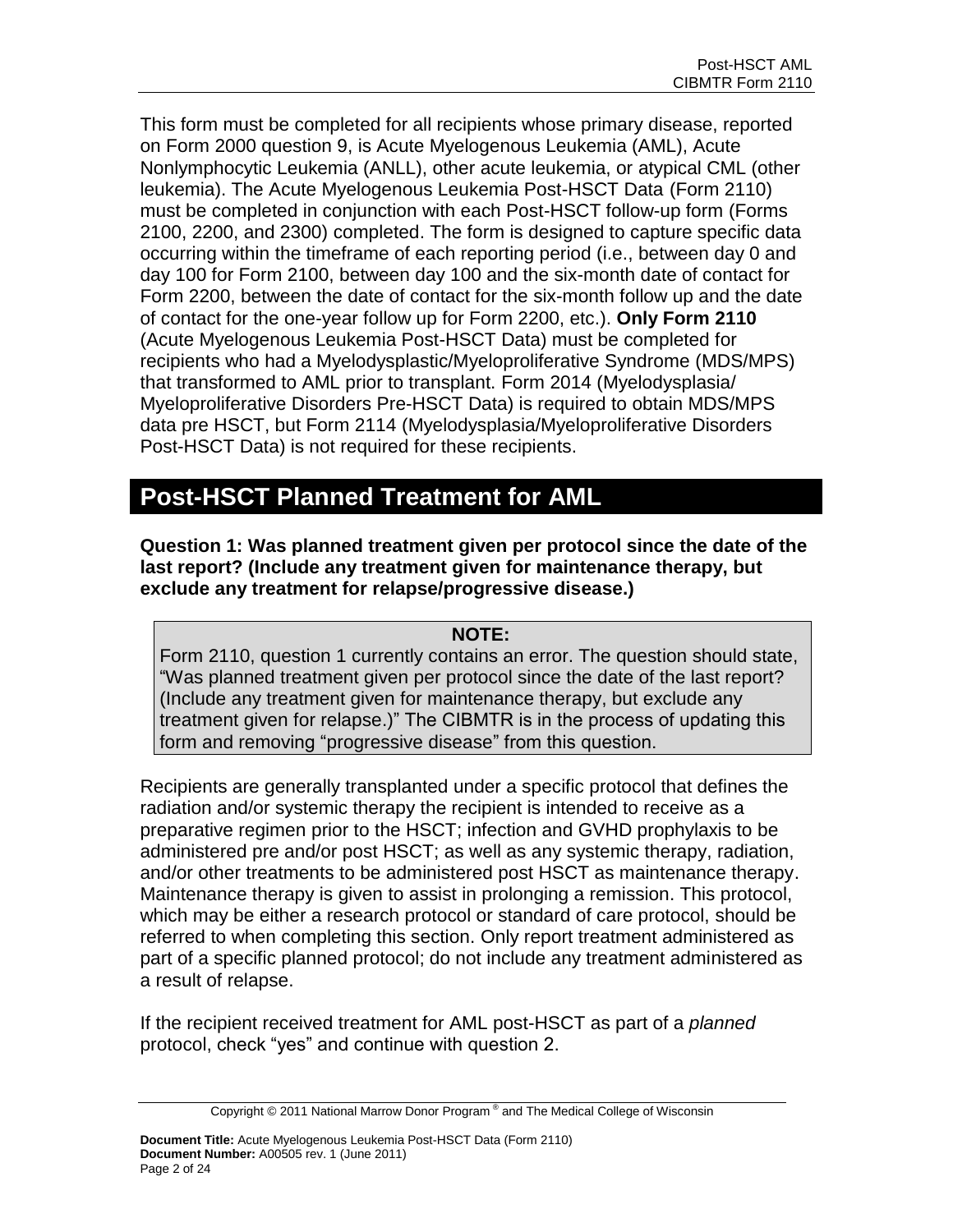If the recipient received treatment for relapse post HSCT, or did not receive any treatment for AML post HSCT, check "no" and continue with question 22.

## **Question 2: Central nervous system irradiation**

Radiation therapy utilizes high-energy radiation to kill cancer cells. For AML, external beam radiation is the type of radiation used most frequently. In this method, a beam of radiation is delivered to a specific part of the body.

Radiation may be used post HSCT as maintenance therapy for AML patients whose leukemic cells spread to the brain or spinal fluid prior to transplant. It may also be given as prophylaxis to prevent spread of the disease into the central nervous system.

Indicate if the recipient received central nervous system irradiation post HSCT as part of a planned protocol.

## **Question 3: Systemic / intrathecal therapy**

Systemic therapy is delivered to the whole body and may be injected into a vein or given orally. These drugs enter the bloodstream and reach all areas of the body. Intrathecal chemotherapy is administered through an injection into the space around the spinal cord, or spinal canal.

Indicate if systemic or intrathecal therapy was administered as part of the post-HSCT *planned* protocol.

## **Questions 4-18: Specify systemic / intrathecal therapy given:**

Indicate "yes" or "no" for each drug administered as part of the post-HSCT *planned* protocol. If the recipient received intrathecal therapy (e.g., IT cytarabine), report it in question 13; do not report it in question 6. For other systemic therapy, check "yes" for "other therapy" and specify the treatment in question 18.

## **Question 19: Donor leukocyte infusions**

A donor leukocyte infusion (DLI) is a form of cellular therapy in which leukocytes, or white blood cells, are obtained from the original donor. These white blood cells contain immune system cells (e.g., CD3+, NK, T-reg, etc.) that identify and destroy cancer cells. This is commonly referred to as graft versus leukemia (GVL) effect. The recipient does not receive a preparative regimen prior to receiving the donor cells.

Indicate if the recipient received a donor leukocyte infusion as part of the post-HSCT *planned* protocol.

Copyright © 2011 National Marrow Donor Program® and The Medical College of Wisconsin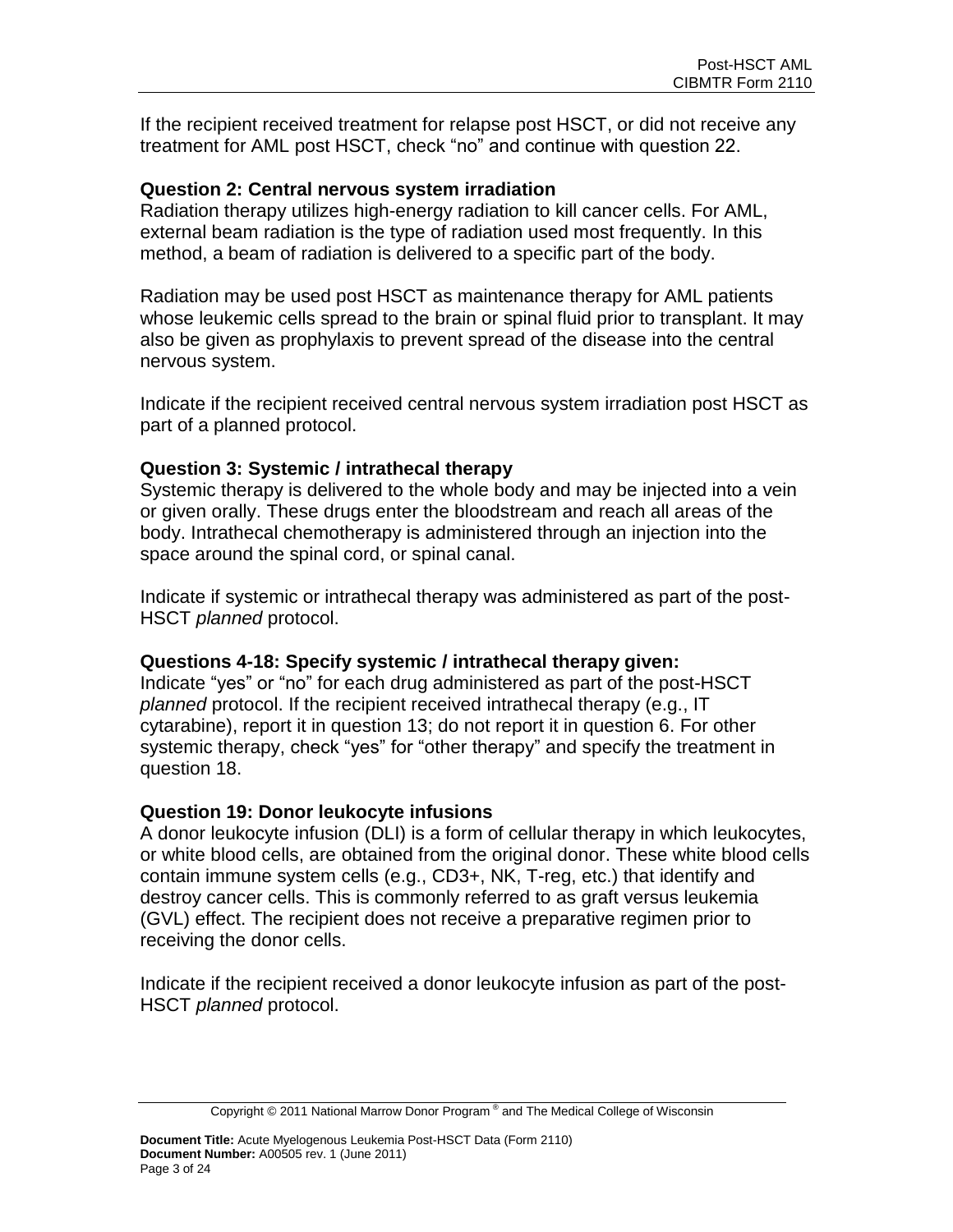## **Questions 20-21: Other treatment**

Indicate if the recipient received any other treatment as part of the post-HSCT *planned* protocol.

If "Other treatment" is indicated, specify the type of treatment administered as part of the post-HSCT *planned* protocol. Examples of other treatments include radiation administered to sites other than the central nervous system and cancer vaccines (e.g., GRNVAC1, GRNVAC2, or WT1-CTL). Report all chemotherapy treatment in the systemic/intrathecal therapy section (questions 3-18).

# **Disease Assessment at the Time of Best Response to HSCT, Including Planned Therapy**

## **Question 22: Was a complete remission (CR) ever achieved in response to the HSCT? (Include any therapy planned as of Day 0, but exclude any change in therapy in response to a disease assessment**.**)**

Any specified maintenance therapy administered post HSCT as part of the *planned* protocol is considered part of the HSCT and should be included when assessing the "response to HSCT."

Maintenance therapy administered post-HSCT, which was **not** part of the planned protocol, is not considered part of the HSCT and should be excluded when assessing the "response to HSCT." Additionally, treatment given post HSCT for relapse or persistent disease, specifically *unplanned* treatment administered in response to an assessment demonstrating evidence of disease, is not considered part of the HSCT and should also be excluded when assessing the "response to HSCT." If treatment was given post HSCT for relapse or persistent disease or as unplanned maintenance therapy, assess the best response prior to the start of therapy.

Complete Hematologic Remission (CR) criteria:

A treatment response where **all** of the following criteria are met for at least four weeks:

- <5% blasts in the bone marrow
- Normal maturation of all cellular components in the bone marrow
- No blasts with Auer rods
- No extramedullary disease (e.g., central nervous system or soft tissue involvement)
- ANC of  $>1,000/\mu L$
- Platelets ≥100,000/µL
- Transfusion independent

Copyright © 2011 National Marrow Donor Program® and The Medical College of Wisconsin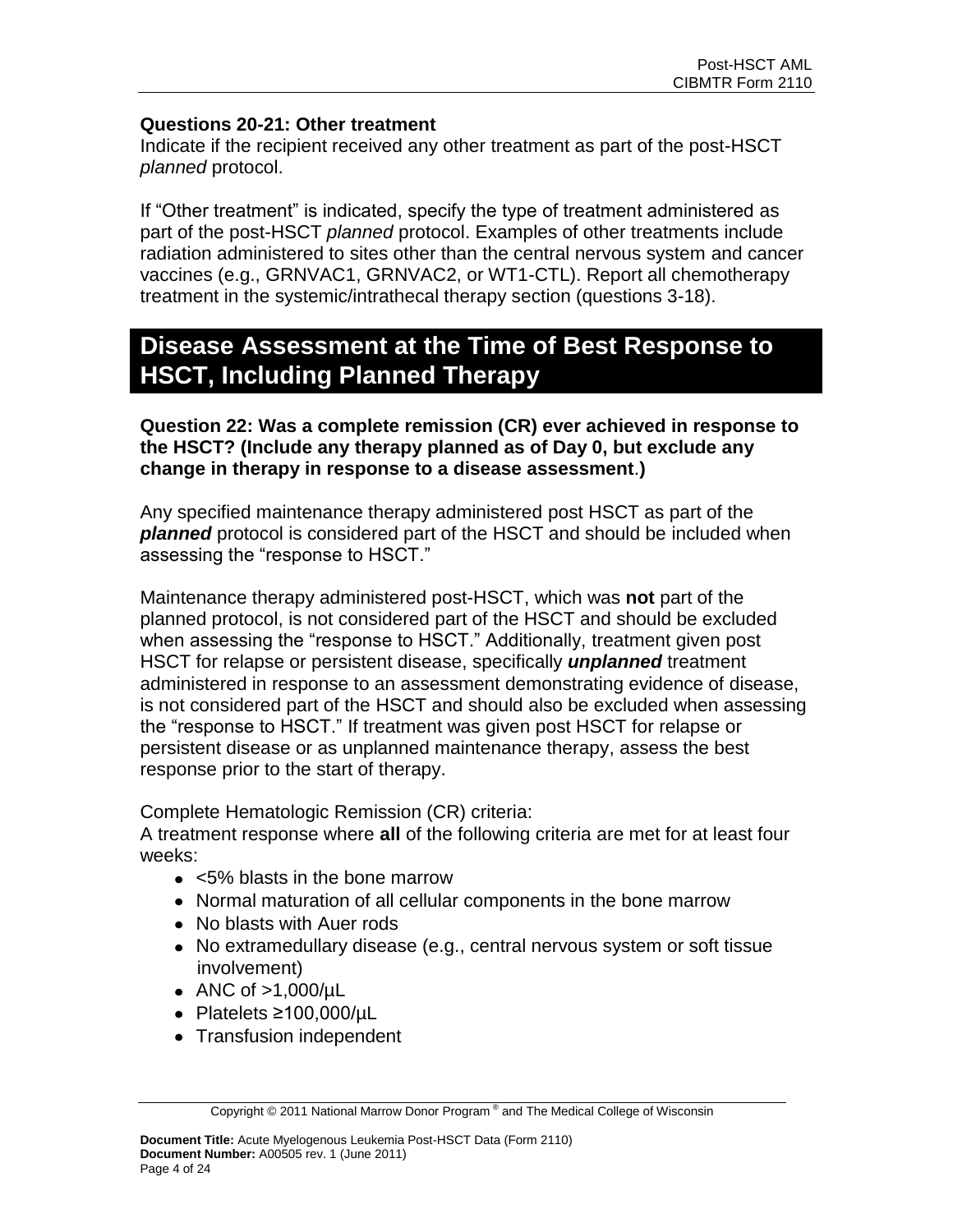Include recipients with persistent chromosomal or molecular abnormalities who otherwise meet all criteria of CR. If new chromosomal or molecular abnormalities (i.e., other than those present prior to the HSCT) are evident post HSCT, a physician must determine whether the recipient's status is CR or relapse. Do not include recipients with extramedullary disease; they should be considered to have persistent disease, or to be in relapse.

If the recipient was in remission at the start of the preparative regimen, check "recipient was already in CR at the start of the preparative regimen," and continue with question 31.

If a CR was achieved after transplant, check "yes, post-HSCT CR was achieved," and continue with question 23.

If the recipient did not achieve CR prior to the start of the preparative regimen or following transplant, check "no, CR was never achieved post-HSCT," and continue with question 48.

**Question 23: Specify the date the clinical / hematologic CR was achieved** Indicate the date CR was achieved. Report the date of the pathological evaluation (e.g., bone marrow biopsy) or blood/serum assessment (e.g., CBC, peripheral blood smear). Enter the date the sample was collected for pathological and laboratory evaluations.

If CR was reported on a previous AML Post-HSCT Data Form (2110), check "date reported previously." This option should only be chosen for >100 day AML Post-HSCT Data (i.e., six-month or annual evaluation).

For more information regarding reporting partial or unknown dates, see General Instructions, [General Guidelines for Completing Forms.](http://www.cibmtr.org/DataManagement/TrainingReference/Manuals/DataManagement/Documents/section14.pdf)

## **Question 24: Did molecular testing confirm the presence of the CR?**

Molecular testing involves determining whether a molecular marker for the disease exists in the blood or bone marrow. Molecular assessment is the most sensitive method of detection and can indicate known genetic abnormalities. RFLP testing (with PCR amplification) is an example of a molecular test method. A molecular assessment (e.g., PCR) showing no evidence of residual disease (i.e., genetic abnormalities) in the blood and/or marrow is confirmation of the CR.

Copyright © 2011 National Marrow Donor Program® and The Medical College of Wisconsin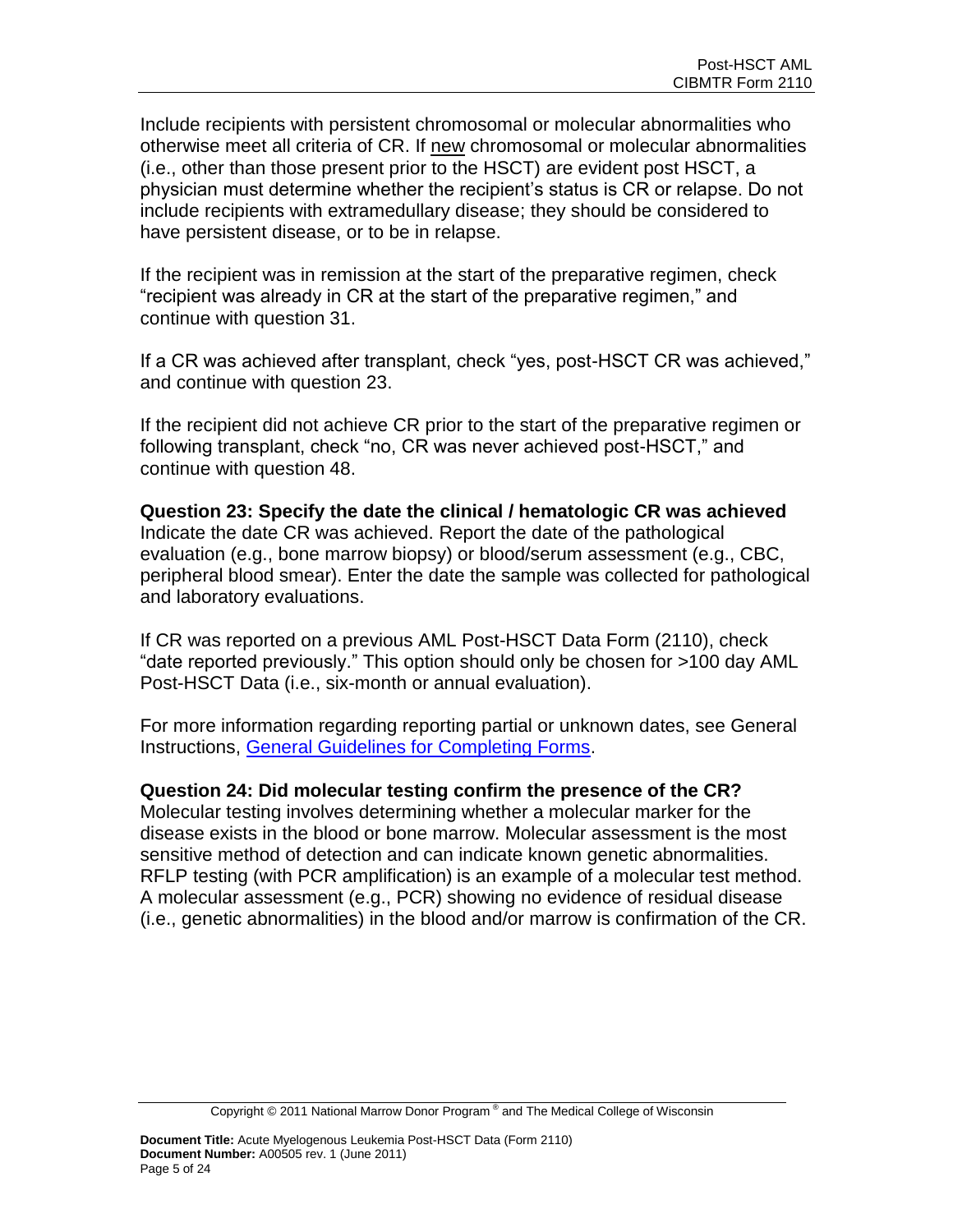## **NOTE:**

Recipients with persistent molecular abnormalities who otherwise meet all hematologic criteria for CR are considered to be in complete remission. Question 24 is used to determine if molecular testing confirms the CR status. Therefore, if molecular testing demonstrates persistent molecular abnormalities, but the recipient meets all criteria for hematologic CR, question 24 should be answered "no."

If molecular testing revealed new molecular abnormalities, a physician must determine whether the recipient is considered to be in a CR or relapse status.

If molecular testing was performed within the reporting period of the form being completed and confirmed the CR (i.e., did not demonstrate evidence of residual disease), check "yes" and continue with question 25.

If molecular testing was performed in a previous reporting period and confirmed the CR post HSCT, select "yes" and report the previously reported molecular test date again in question 25.

If molecular testing was performed within the reporting period of the form being completed and demonstrated molecular abnormalities (i.e., evidence of disease), check "no" and continue with question 26.

If molecular testing was not performed within the reporting period of the form being completed, check "not tested" and continue with question 26.

## **Question 25: Date the molecular CR was determined**

Enter the date the sample was collected for the molecular assessment that confirmed the post-HSCT CR.

If molecular testing was performed in a previous reporting period and confirmed the CR post HSCT, report the previously reported molecular test date again.

For more information regarding reporting partial or unknown dates, see General Instructions, [General Guidelines for Completing Forms.](http://www.cibmtr.org/DataManagement/TrainingReference/Manuals/DataManagement/Documents/section14.pdf)

## **Question 26: Did cytogenetic testing confirm the presence of the CR?**

Cytogenetic assessment involves testing blood or bone marrow for the presence of a known cytogenetic abnormality that reflects the recipient's disease. FISH is categorized with cytogenetics. Although often used for finding specific features in DNA, FISH is not as sensitive as molecular methods, even though the markers identified may be the same.

Copyright © 2011 National Marrow Donor Program® and The Medical College of Wisconsin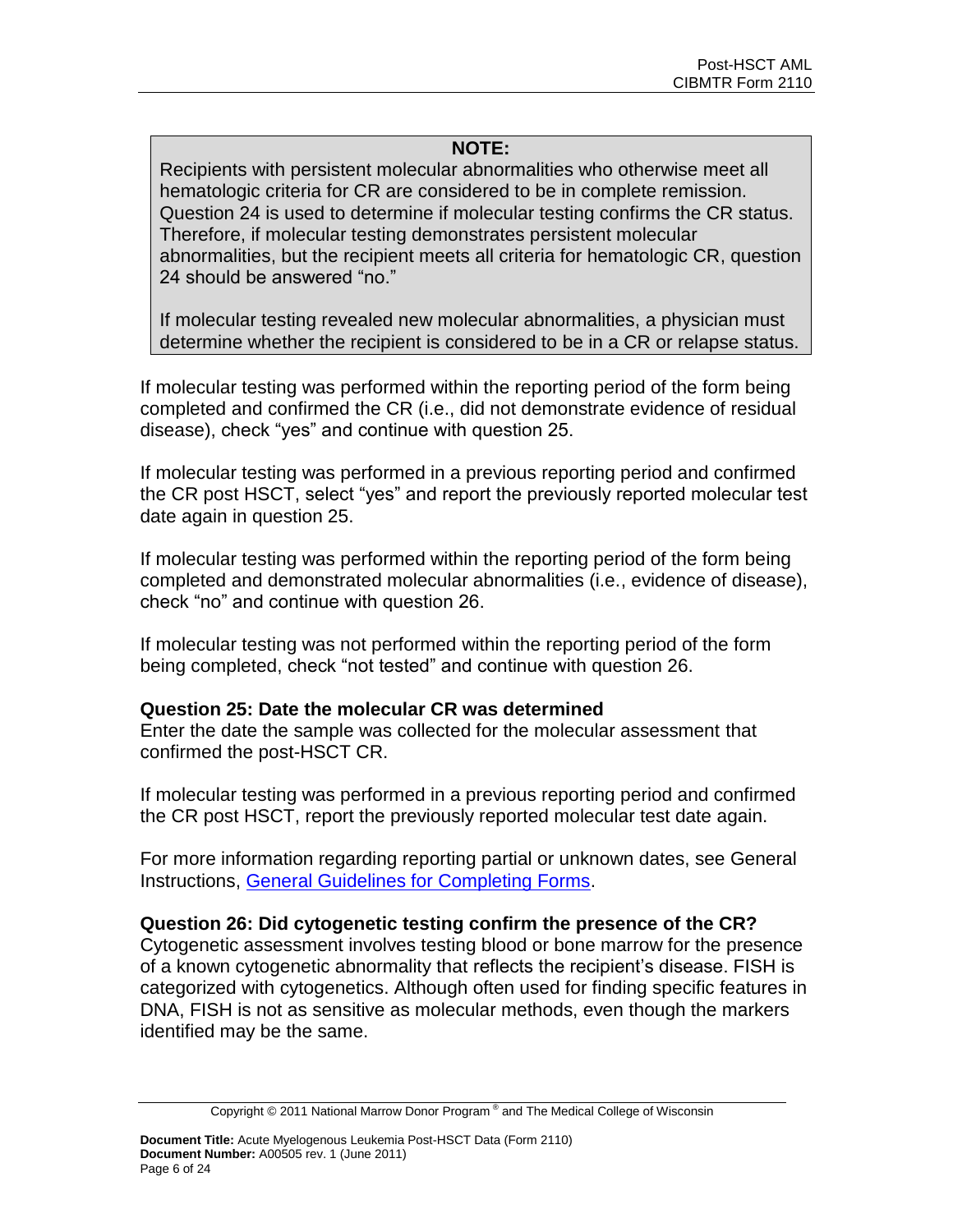Cytogenetic assessment may be performed to assess the recipient's disease status post HSCT. **All** of the following criteria must be met to confirm the presence of CR:

- The karyotype reverts to normal
- There are no clonal chromosomal abnormalities detected in the blood and/or marrow

## **NOTE:**

Recipients with persistent cytogenetic abnormalities who otherwise meet all criteria for hematologic CR are considered to be in complete remission. Question 26 is used to determine if cytogenetic testing confirms the CR status. Therefore, if cytogenetic testing demonstrates persistent cytogenetic abnormalities, question 26 should be answered "no."

If cytogenetic testing revealed new cytogenetic abnormalities, a physician must determine whether the recipient is considered to be in a CR or relapse status.

If cytogenetic testing was performed within the reporting period of the form being completed and the results confirm the CR, check "yes" and continue with question 27.

If cytogenetic testing was performed in a previous reporting period and confirmed the CR post HSCT, select "yes" and report the previously reported cytogenetic test date again in question 28 or 30.

If cytogenetic testing was performed within the reporting period of the form being completed and the results do not confirm the CR, check "no" and continue with question 31.

If cytogenetic testing was not performed within the reporting period of the form being completed, check "not tested" and continue with question 31.

# **Question 27: Was FISH used to determine cytogenetic CR status?**

# **NOTE: Flow Cytometry**

Flow cytometry is a technique that can be performed on blood, bone marrow or tissue preparations where cell surface markers can be quantified on cellular material. Currently the CIBMTR forms do not contain fields to capture flow cytometry data. Since the sensitivity of flow cytometry is similar to that of FISH assays, flow cytometry data should be reported in Q27.

Copyright © 2011 National Marrow Donor Program® and The Medical College of Wisconsin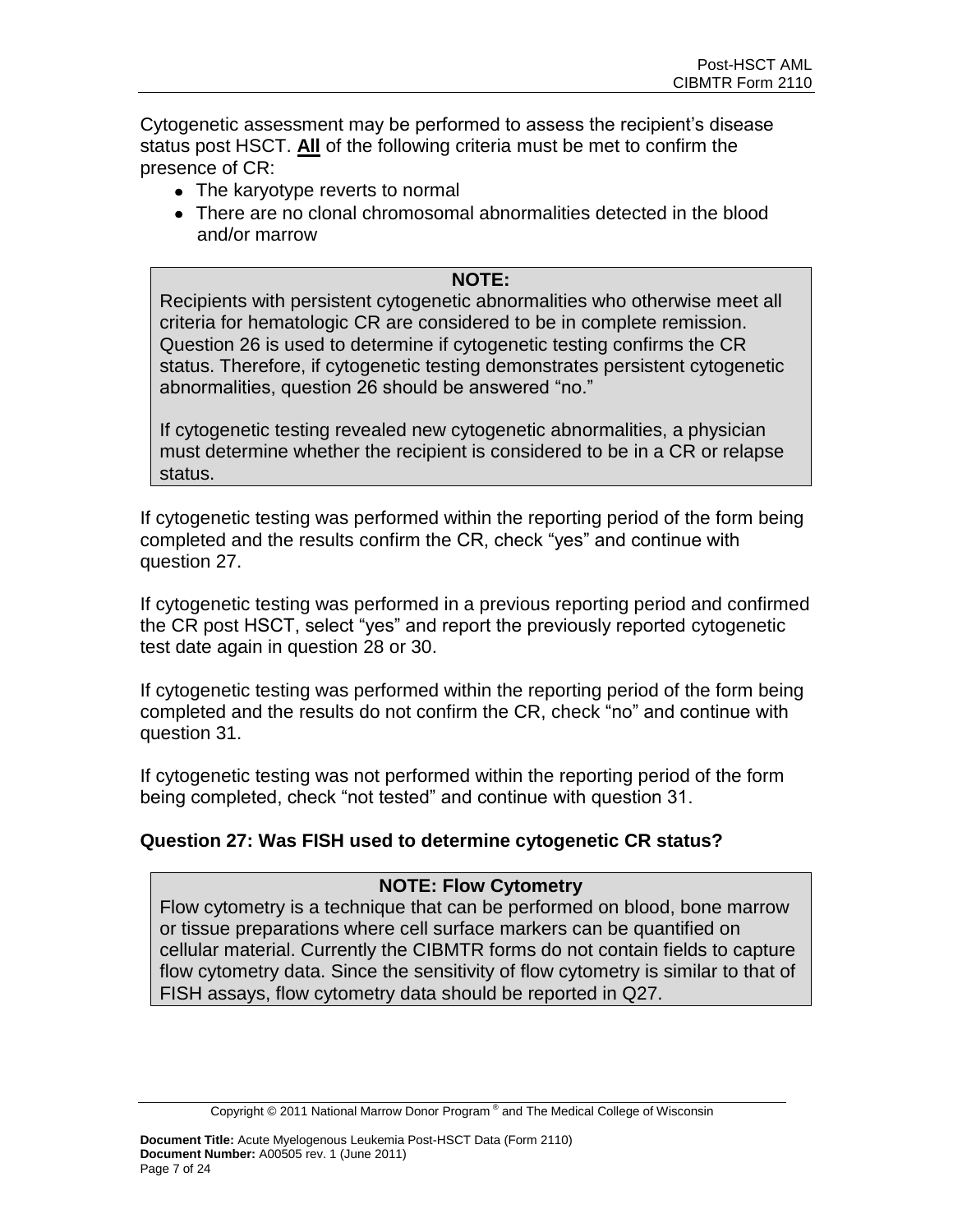Fluorescence in situ hybridization (FISH), is a sensitive technique that assesses a large number of cells. This technique utilizes special probes that recognize and bind to fragments of DNA that are commonly found in AML. These probes are mixed with cells from the recipient's blood. A fluorescent "tag" is then used to visualize the binding of the probe to the diseased cells. FISH is capable of detecting disease in 1 in 1,000 cells.

FISH testing for sex chromosomes after sex-mismatched allogeneic HSCT should not be considered disease assessment or confirmation of CR.

If FISH testing was performed within the reporting period of the form being completed and confirmed the CR (i.e., did not demonstrate evidence of diseased cells), check "yes" and continue with question 28.

If FISH testing was performed within the reporting period of the form being completed and revealed the presence of diseased cells, check "no" and continue with question 29.

## **Question 28: Date the cytogenetic CR was determined via FISH:**

Enter the date the sample was collected for the FISH assessment confirming the post-HSCT CR.

If FISH testing was performed in a previous reporting period and confirmed the CR post HSCT, report the previously reported FISH test date again.

For more information regarding reporting partial or unknown dates, see General Instructions, [General Guidelines for Completing Forms.](http://www.cibmtr.org/DataManagement/TrainingReference/Manuals/DataManagement/Documents/section14.pdf)

## **Question 29: Were conventional cytogenetics used to determine cytogenetic CR status?**

Routine cytogenetics are performed by culturing cells (growing cells under controlled conditions), until they reach the dividing phase. Techniques are then performed to visualize the chromosomes during cell division so that various bands and reconfigurations can be seen. This is called karyotyping. Banding pattern differentiation and chromosomal reconfiguration demonstrate evidence of disease. Visualized chromosomes showing no evidence of chromosomal abnormality confirm the CR.

If conventional cytogenetic testing was performed within the reporting period of the form being completed and confirmed the CR (i.e., did not demonstrate the presence of diseased cells), check "yes" and continue with question 30.

If conventional cytogenetic testing was performed within the reporting period of the form being completed and revealed evidence of diseased cells, check "no" and continue with question 29.

Copyright © 2011 National Marrow Donor Program® and The Medical College of Wisconsin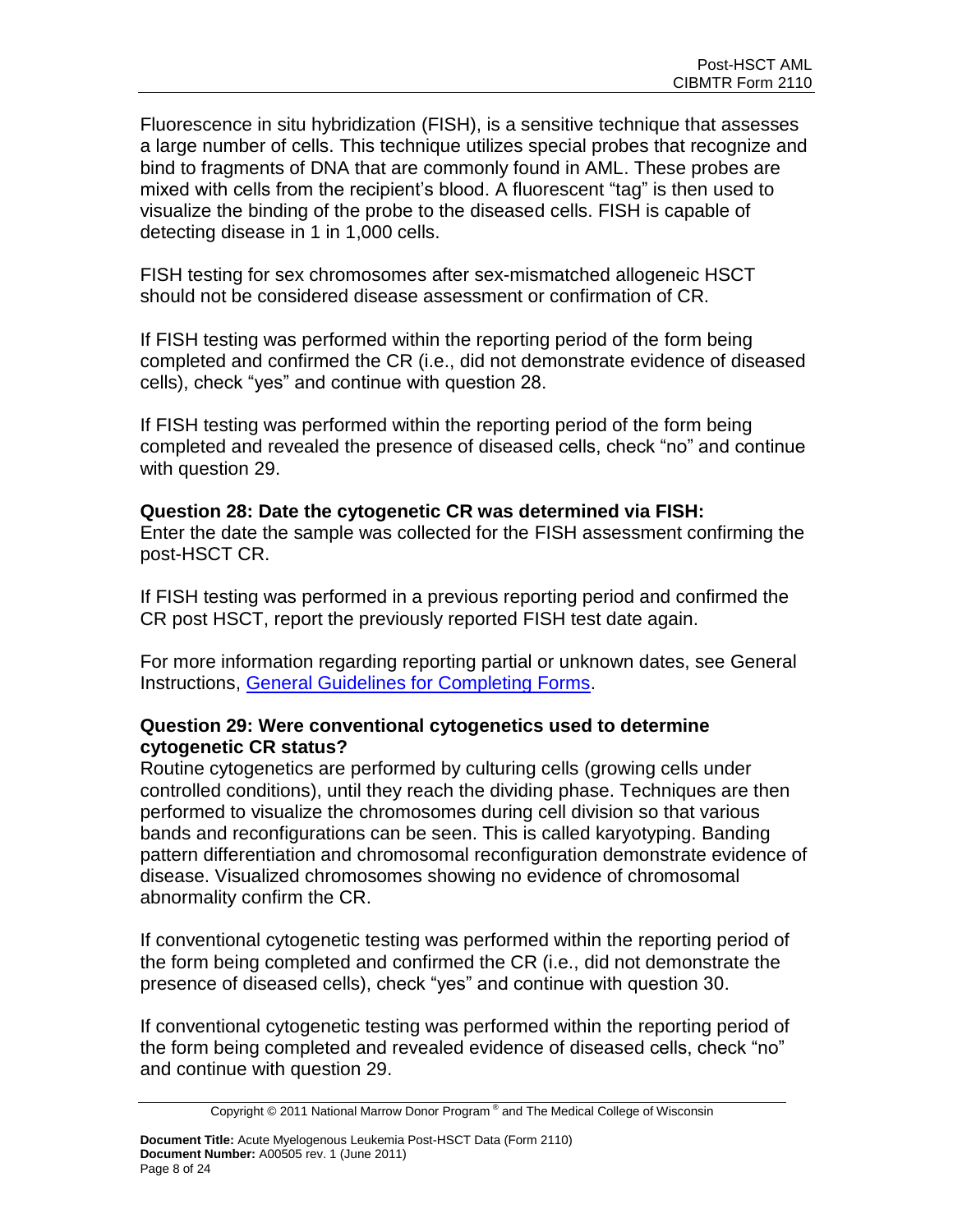## **Question 30: Date the cytogenetic CR was determined via conventional cytogenetics**

Enter the date the sample was collected for the conventional cytogenetic assessment that confirmed the post-HSCT CR.

If conventional cytogenetic testing was performed in a previous reporting period and confirmed the CR post-HSCT, report the previously reported conventional cytogenetic test date again.

For more information regarding reporting partial or unknown dates, see General Instructions, [General Guidelines for Completing Forms.](http://www.cibmtr.org/DataManagement/TrainingReference/Manuals/DataManagement/Documents/section14.pdf)

# **Disease Relapse Post HSCT**

**Question 31: Has the disease relapsed since the date of the last report?** The three methods used to evaluate disease status are: molecular, cytogenetic/fluorescent in situ hybridization (**FISH**)/flow cytometry, and clinical/hematological. Any of these three methods can record relapse.

If there is documented evidence of relapse within the reporting period of the form being completed, indicate "yes" and continue with question 32. If evidence of relapse is detected, report the first assessment demonstrating relapse by each method in questions 32 through 47. If relapse was detected and reported in a previous reporting period and persists through the current reporting period, indicate "no" for question 31, as the first assessment demonstrating relapse would not fall within the reporting period for which the form is being completed. Disease status will be captured in the "current disease assessment" section in question 70.

If there is no evidence of relapse within the reporting period of the form being completed, indicate "no" and continue with question 48.

## **Question 32: Molecular assessment**

Molecular assessment involves determining whether a molecular marker for the disease exists in the blood or bone marrow. Molecular assessment is the most sensitive method of detection and can indicate known genetic abnormalities associated with the disease for which the HSCT was performed. For example, FLT3 mutations can be detected by molecular test methods, such as RFLP, PCR and/or sequencing analysis.

If a molecular assessment was performed to assess disease relapse within the reporting period of the form being completed, check "yes" and continue with question 33.

Copyright © 2011 National Marrow Donor Program® and The Medical College of Wisconsin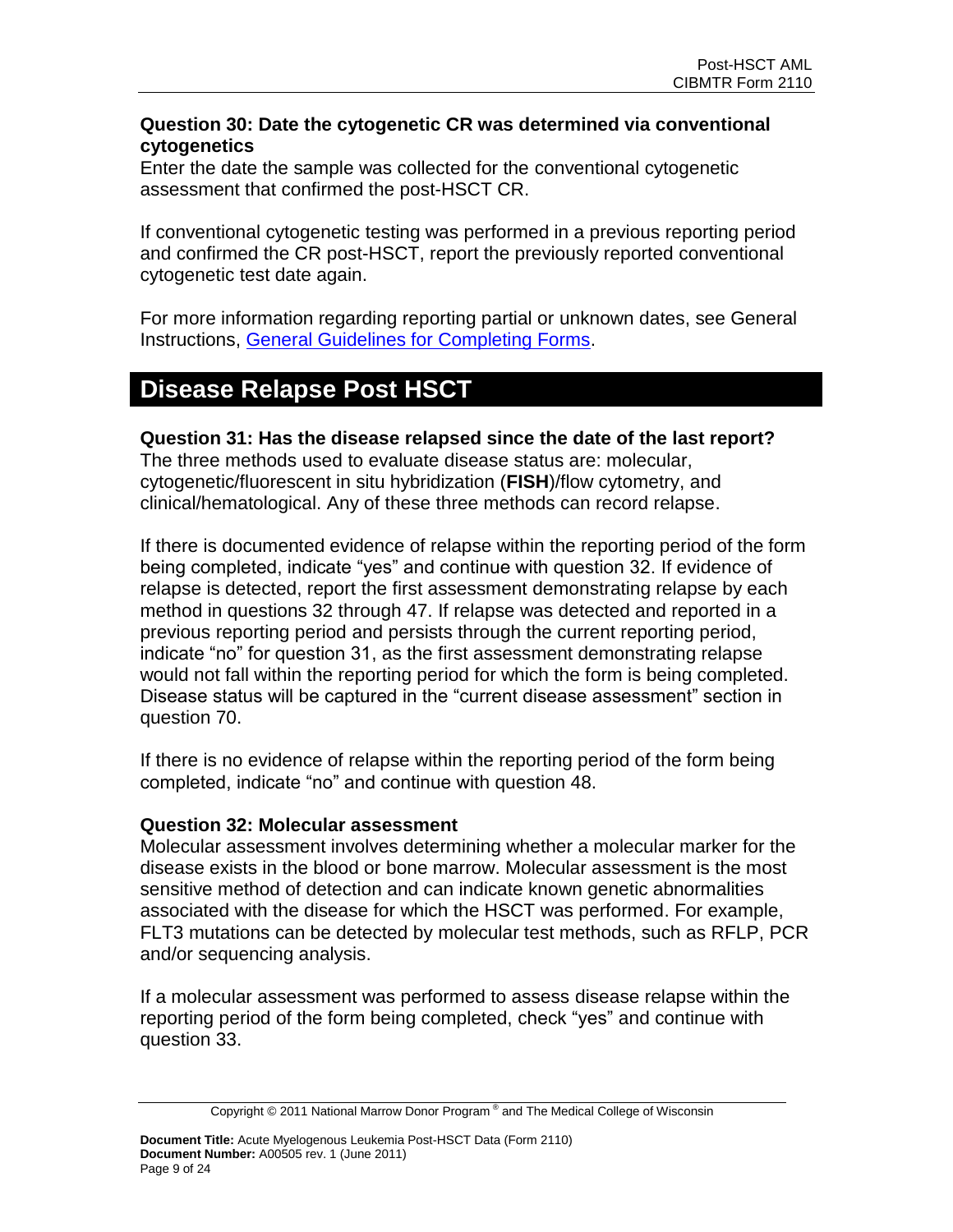If a molecular assessment was not performed to assess disease relapse within the reporting period of the form being completed, check "no" and continue with question 36.

#### **Question 33: Date of the molecular assessment:**

Enter the date the sample was collected for the molecular assessment to determine disease relapse.

For more information regarding reporting partial or unknown dates, see General Instructions, [General Guidelines for Completing Forms.](http://www.cibmtr.org/DataManagement/TrainingReference/Manuals/DataManagement/Documents/section14.pdf)

#### **Question 34: Was there evidence of disease?**

If molecular markers for disease were detected, check "yes" and continue with question 35.

If molecular markers for disease were not detected, check "no" and continue with question 36.

#### **Question 35: Was the status considered a disease relapse or progression?**

#### **NOTE:**

Form 2110, question 35 currently contains an error. The question should state, "Was the status considered a disease relapse?" The CIBMTR is in the process of updating this form and removing "or progression" from this question.

Relapse is the recurrence of disease after CR. Molecular relapse is defined as the reappearance of molecular markers associated with the diagnosis that, in the judgment of a physician, are at a level representing relapse.

If the molecular assessment demonstrated evidence of molecular relapse as determined by a physician, check "yes."

If the molecular assessment identified evidence of disease that was determined by a physician not to be relapse, check "no."

#### **Question 36: Cytogenetic assessment**

Cytogenetic assessment involves testing blood or bone marrow for the presence of a known cytogenetic abnormality that reflects the recipient's disease. FISH is categorized with cytogenetics. Although often used for finding specific features in DNA, FISH is not as sensitive as molecular methods, even though the markers identified may be the same.

Copyright © 2011 National Marrow Donor Program® and The Medical College of Wisconsin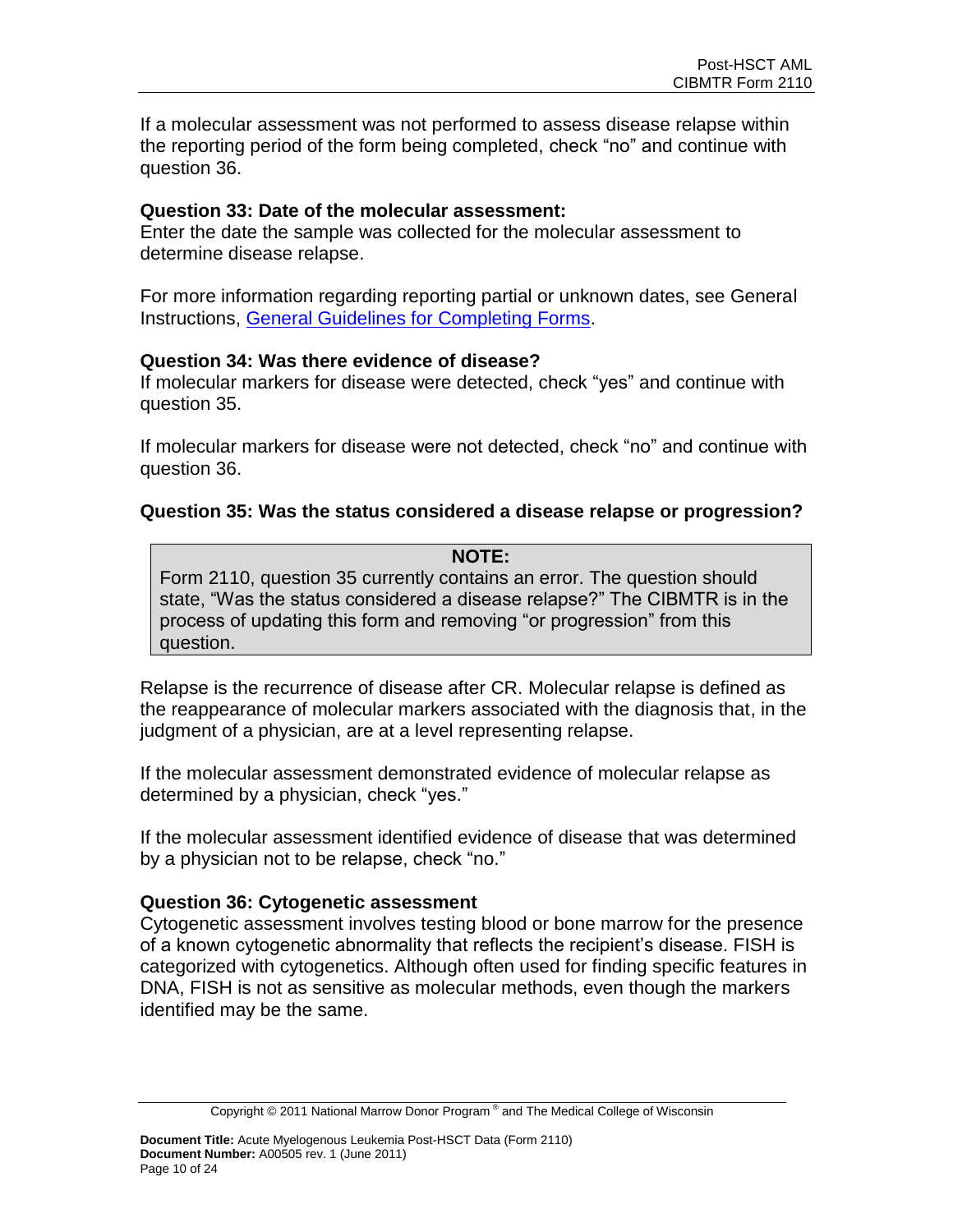If a cytogenetic assessment was performed to assess disease relapse within the reporting period of the form being completed, check "yes" and continue with question 37.

If a cytogenetic assessment was not performed to assess disease relapse within the reporting period of the form being completed, check "no" and continue with question 45.

## **NOTE: Flow Cytometry**

Flow cytometry is a technique that can be performed on blood, bone marrow or tissue preparations where cell surface markers can be quantified on cellular material. Currently the CIBMTR forms do not contain fields to capture flow cytometry data. Since the sensitivity of flow cytometry is similar to that of FISH assays, flow cytometry data should be reported in question 37.

#### **Question 37: Was the disease assessed via FISH?**

FISH, fluorescence in situ hybridization, is a sensitive technique that assesses a large number of cells. This technique utilizes special probes that recognize and bind to fragments of DNA commonly found in AML. These probes are mixed with cells from the recipient's blood. A fluorescent "tag" is then used to visualize the binding of the probe to the diseased cells. FISH is capable of detecting disease in 1 in 1,000 cells.

FISH testing for sex chromosomes after sex-mismatched allogeneic HSCT should not be considered disease assessment, as the purpose is to determine donor chimerism.

If a FISH assessment or flow cytometry was performed to assess disease relapse within the reporting period of the form being completed, check "yes" and continue with question 38.

If a FISH assessment or flow cytometry was not performed to assess disease relapse within the reporting period of the form being completed, check "no" and continue with question 41.

#### **Question 38: Date of FISH test**

Enter the date the sample was collected for the FISH assessment or flow cytometry to determine disease relapse.

For more information regarding reporting partial or unknown dates, see General Instructions, [General Guidelines for Completing Forms.](http://www.cibmtr.org/DataManagement/TrainingReference/Manuals/DataManagement/Documents/section14.pdf)

Copyright © 2011 National Marrow Donor Program® and The Medical College of Wisconsin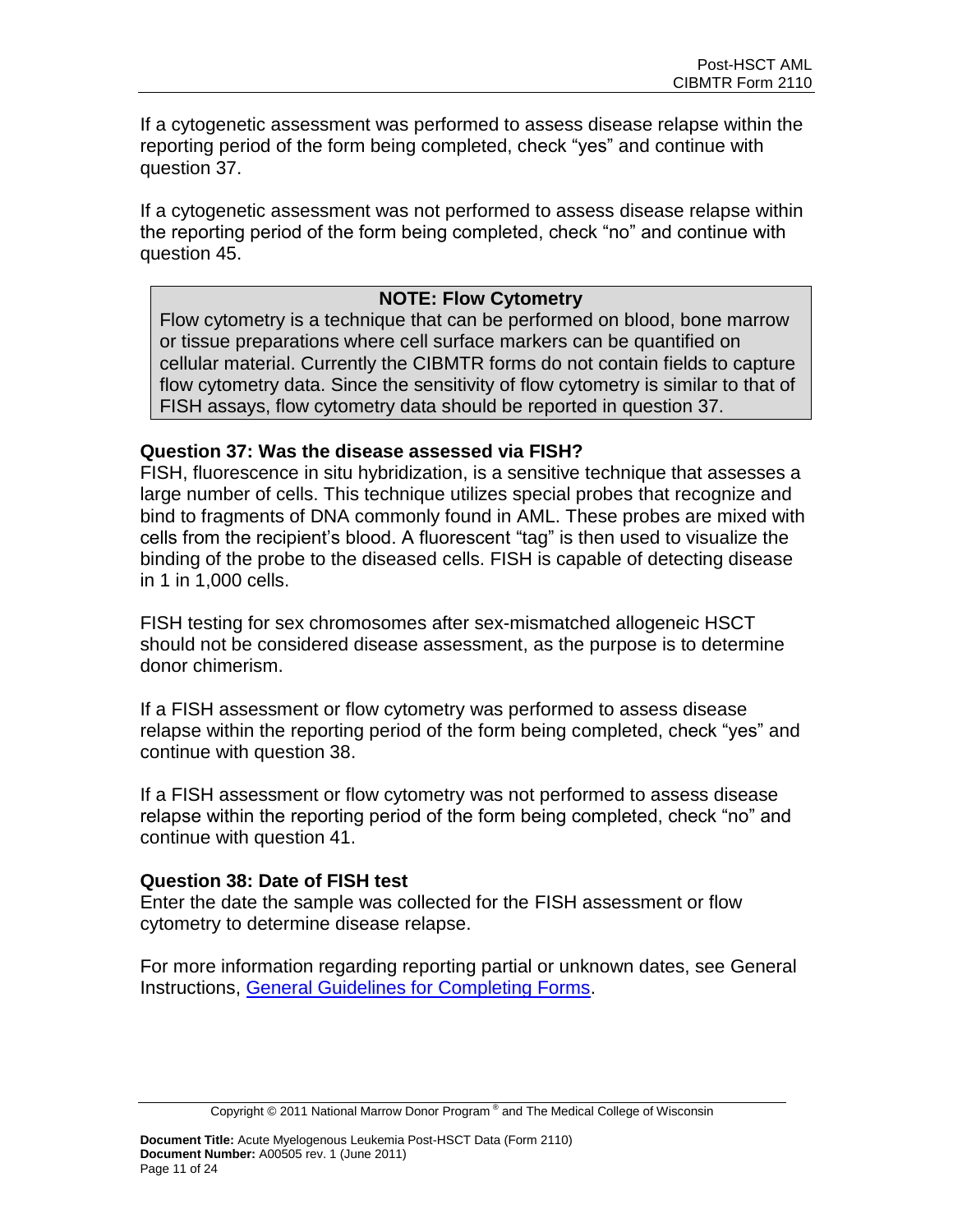## **Question 39: Was there evidence of disease?**

If FISH testing or flow cytometry was performed within the reporting period of the form being completed and revealed the presence of diseased cells, check "yes" and continue with question 40.

If FISH testing or flow cytometry was performed within the reporting period of the form being completed and did not demonstrate the presence of diseased cells, check "no" and continue with question 41.

## **Question 40: Was the status considered a disease relapse or progression?**

**NOTE:** Form 2110, question 40 currently contains an error. The question should state, "Was the status considered a disease relapse?" The CIBMTR is in the process of updating this form and removing "or progression" from this question.

Relapse is the recurrence of disease after CR. Cytogenetic relapse is defined as the reappearance of cytogenetic abnormalities associated with the diagnosis that, in the judgment of a physician, are at a level representing relapse.

If the FISH assessment demonstrated cytogenetic abnormalities determined by a physician to be relapse, check "yes."

If the FISH assessment identified cytogenetic abnormalities that were determined by a physician not to be relapse, check "no."

## **Question 41: Was the disease assessed via conventional cytogenetics?**

Routine cytogenetics are performed by culturing cells (growing cells under controlled conditions) until they reach the dividing phase. Techniques are then performed to visualize the chromosomes during cell division so that various bands and reconfigurations can be seen. This is called karyotyping. Banding pattern differentiation and chromosomal reconfiguration demonstrate evidence of disease. Visualized chromosomes showing no evidence of chromosomal abnormality confirm the CR. Cytogenetic testing to evaluate donor chimerism (utilizing the sex chromosomes XX and XY) should not be considered disease assessment.

If a conventional cytogenetic assessment was performed to assess disease relapse within the reporting period of the form being completed, check "yes" and continue with question 42.

If a conventional cytogenetic assessment was not performed to assess disease relapse within the reporting period of the form being completed, check "no" and continue with question 45.

Copyright © 2011 National Marrow Donor Program® and The Medical College of Wisconsin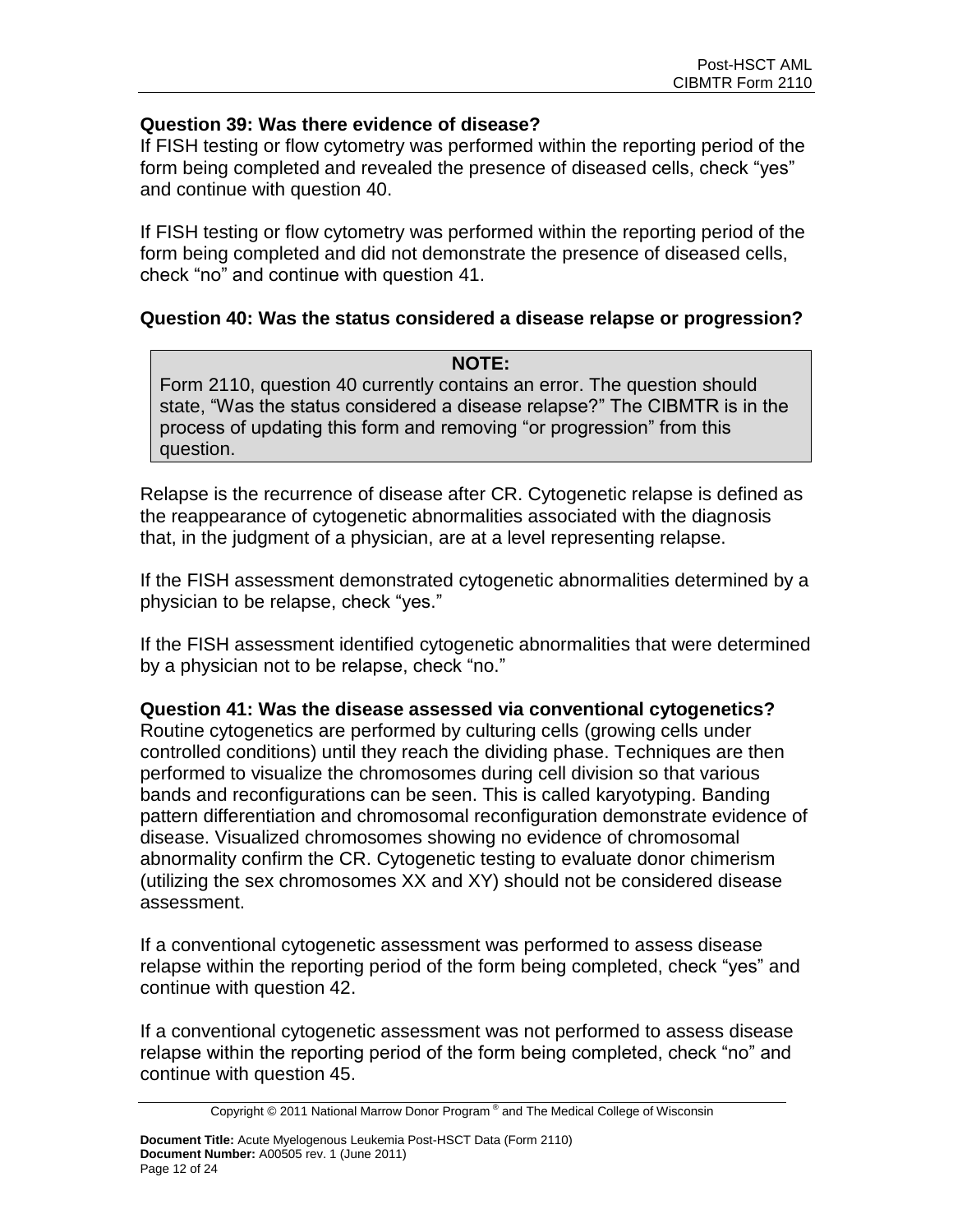## **Question 42: Date of conventional cytogenetic test:**

Enter the date the sample was collected for the conventional cytogenetic assessment to determine disease relapse.

For more information regarding reporting partial or unknown dates, see General Instructions, [General Guidelines for Completing Forms.](http://www.cibmtr.org/DataManagement/TrainingReference/Manuals/DataManagement/Documents/section14.pdf)

### **Question 43: Was there evidence of disease?**

If conventional cytogenetic testing was performed within the reporting period of the form being completed and revealed chromosomal abnormalities, check "yes" and continue with question 44.

If conventional cytogenetic testing was performed within the reporting period of the form being completed and did not demonstrate chromosomal abnormalities, check "no" and continue with question 45.

## **Question 44: Was the status considered a disease relapse or progression?**

## **NOTE:** Form 2110, question 44 currently contains an error. The question should state, "Was the status considered a disease relapse?" The CIBMTR is in the process of updating this form and removing "or progression" from this question.

Relapse is the recurrence of disease after CR. Cytogenetic relapse is defined as the reappearance of cytogenetic abnormalities associated with the diagnosis that, in the judgment of a physician, are at a level representing relapse.

If the conventional cytogenetic assessment demonstrated cytogenetic abnormalities determined by a physician to be relapse, check "yes."

If the conventional cytogenetic assessment identified cytogenetic abnormalities that were determined by a physician not to be relapse, check "no."

## **Question 45: Clinical / hematologic assessment**

Clinical and hematologic techniques are the least sensitive for detecting evidence of disease. Clinical/hematologic methods used to evaluate disease status for AML include pathologic evaluation (e.g., bone marrow biopsy) and blood/serum assessment (e.g., CBC, peripheral blood smear). A radiological assessment (e.g., X-rays, CT scans, MRI scans, PET scans) may be performed to detect extramedullary disease, or a physician may determine relapse based on a clinical assessment (e.g., leukemia cutis or chloroma) at an office visit.

Copyright © 2011 National Marrow Donor Program® and The Medical College of Wisconsin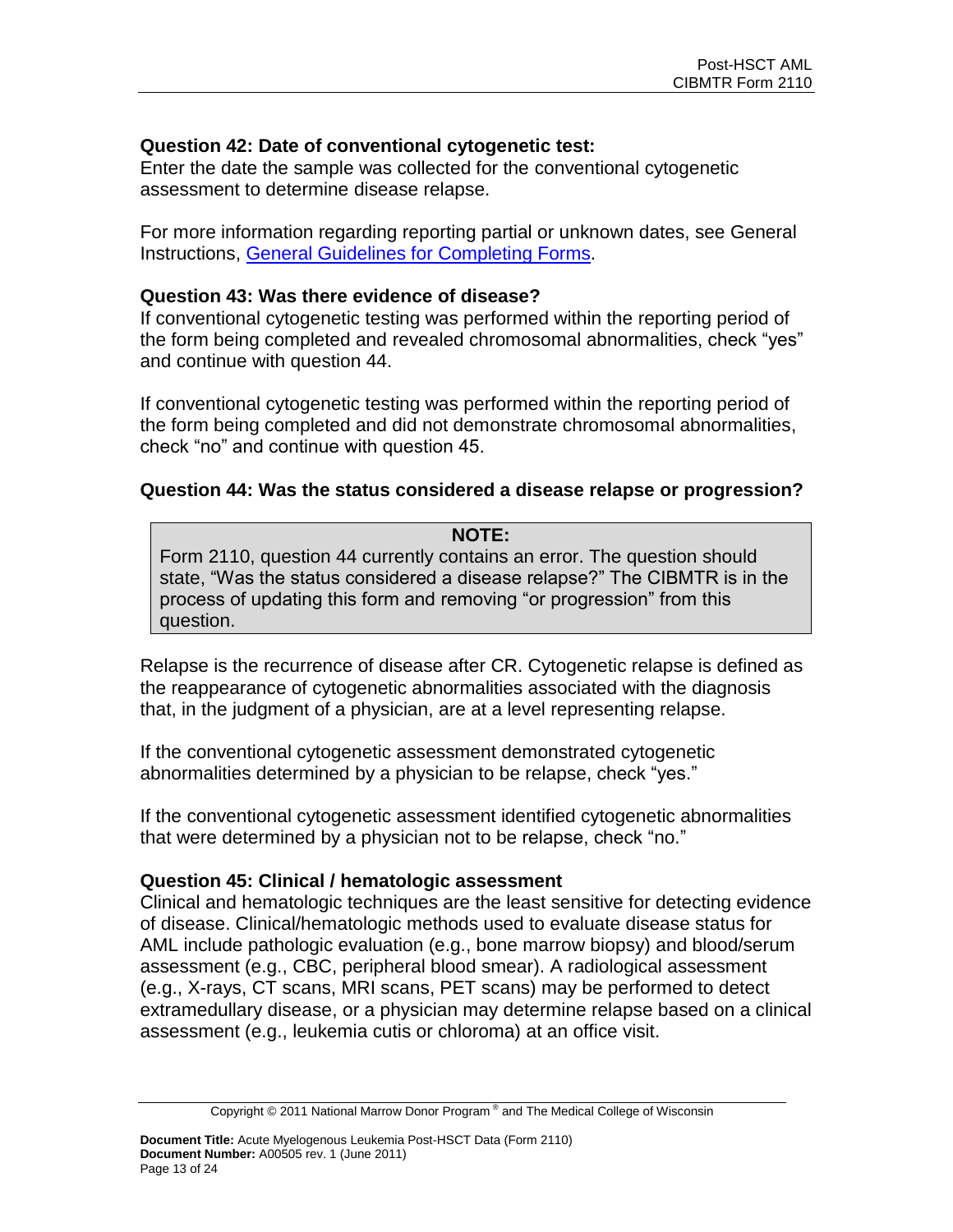If a clinical/hematologic assessment was performed to assess disease relapse within the reporting period of the form being completed, check "yes" and continue with question 46.

If a clinical/hematologic assessment was not performed to assess disease relapse within the reporting period of the form being completed, check "no" and continue with question 48.

#### **Question 46: Date of the clinical / hematologic assessment**

Enter the date of clinical/hematologic assessment of disease relapse. Report the date of the pathological evaluation (e.g., bone marrow) or blood/serum assessment (e.g., CBC, peripheral blood smear). Enter the date the sample was collected for pathological and laboratory evaluations. If extramedullary disease is detected upon radiographic examination (e.g., X-ray, CT scan, MRI scan, PET scan), enter the date the imaging took place. If no pathological, radiographic, or laboratory assessment was performed to determine relapse, report the office visit in which the physician clinically assessed the recipient and determined the relapse status.

For more information regarding reporting partial or unknown dates, see General Instructions, [General Guidelines for Completing Forms.](http://www.cibmtr.org/DataManagement/TrainingReference/Manuals/DataManagement/Documents/section14.pdf)

## **Question 47: Was there evidence of disease?**

Relapse is the recurrence of disease after CR. Clinical/hematologic relapse is demonstrated by the following findings on one or more of the evaluations described above:

- >5% blasts in the marrow and/or the peripheral blood
- Extramedullary disease evident upon radiographic examination
- Disease presence determined by a physician upon clinical assessment at an office visit

If the clinical/hematologic assessment(s) demonstrates evidence of disease, check "yes" and continue with question 48.

If the clinical/hematologic assessment(s) do not demonstrate evidence of disease, check "no" and continue with question 48.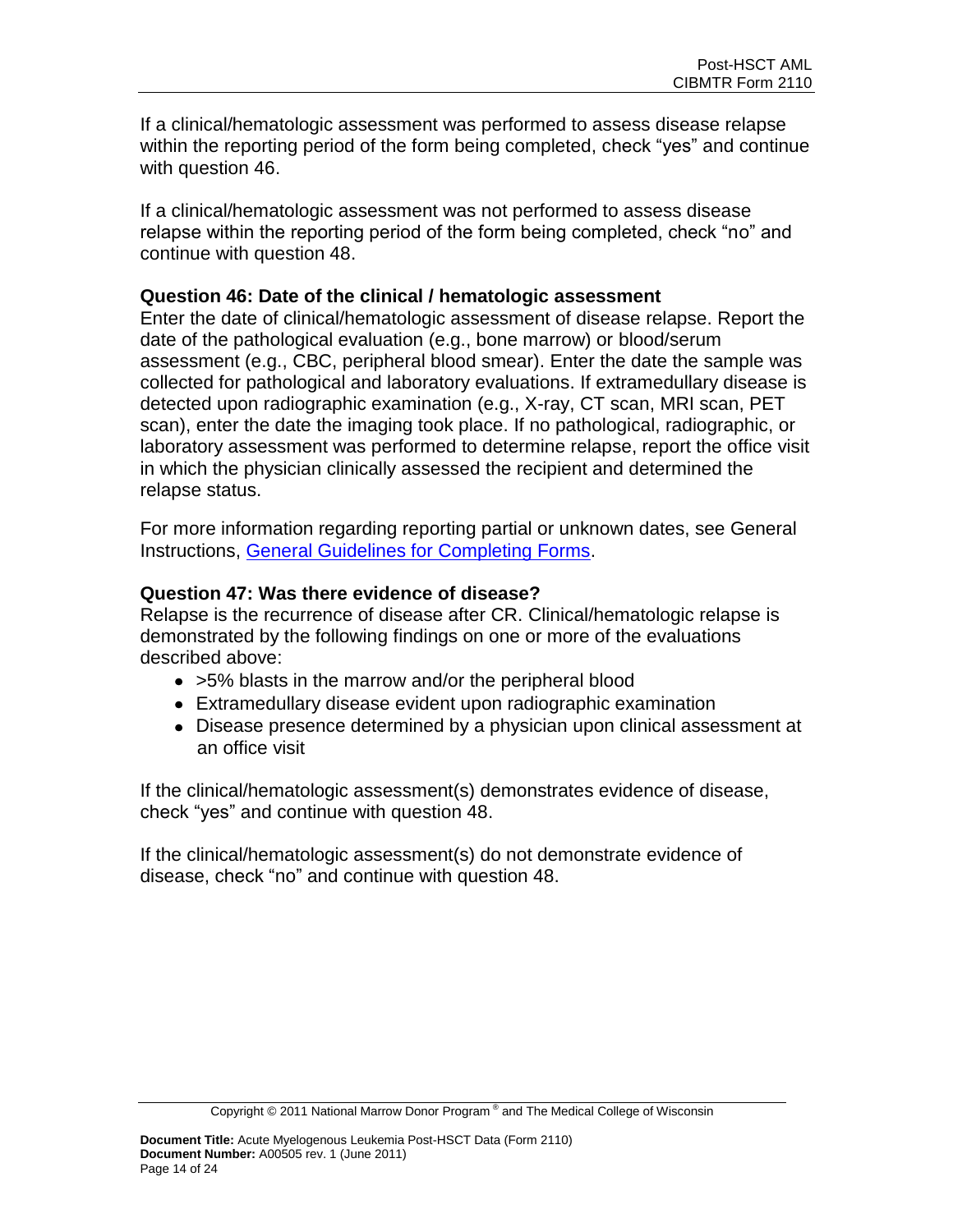# **Post-HSCT Treatment for AML**

**Question 48: Was any treatment given for relapsed, persistent, or progressive disease since the date of the last report?**

## **NOTE:**

Form 2110, question 48 currently contains an error. The question should state, "Was any treatment given for relapsed or persistent disease since the date of the last report?" The CIBMTR is in the process of updating this form and removing "or progressive disease" from this question.

Treatment may be administered post HSCT for relapsed or persistent disease with the goal of destroying leukemia cells and bringing the disease into remission. This treatment may include central nervous system irradiation, systemic/intrathecal therapy (e.g., chemotherapy), donor leukocyte infusion, and/or other treatments.

If the recipient received treatment within the reporting period of the form being completed in response to findings of relapsed or persistent disease, indicate "yes" and continue with question 49.

If no treatment was administered within the reporting period of the form being completed for treatment of relapsed or persistent disease, indicate "no" and continue with question 70.

## **Question 49: Central nervous system irradiation**

Radiation therapy utilizes high-energy radiation to kill cancer cells. For AML, external beam radiation is the type of radiation used most frequently. In this method, a beam of radiation is delivered to a specific part of the body. Radiation may be used to treat leukemia that has spread to the brain or spinal fluid (i.e., central nervous system) post HSCT.

Indicate if the recipient received CNS irradiation post HSCT as treatment for relapsed or persistent disease.

# **Question 50: Systemic/intrathecal therapy**

Systemic therapy is delivered to the whole body and may be injected into a vein or given orally. These drugs enter the bloodstream and reach all areas of the body. Intrathecal chemotherapy is administered through an injection into the space around the spinal cord, or spinal canal.

If the recipient received systemic or intrathecal therapy for treatment of relapsed or persistent disease post HSCT, check "yes" and continue with question 51.

Copyright © 2011 National Marrow Donor Program® and The Medical College of Wisconsin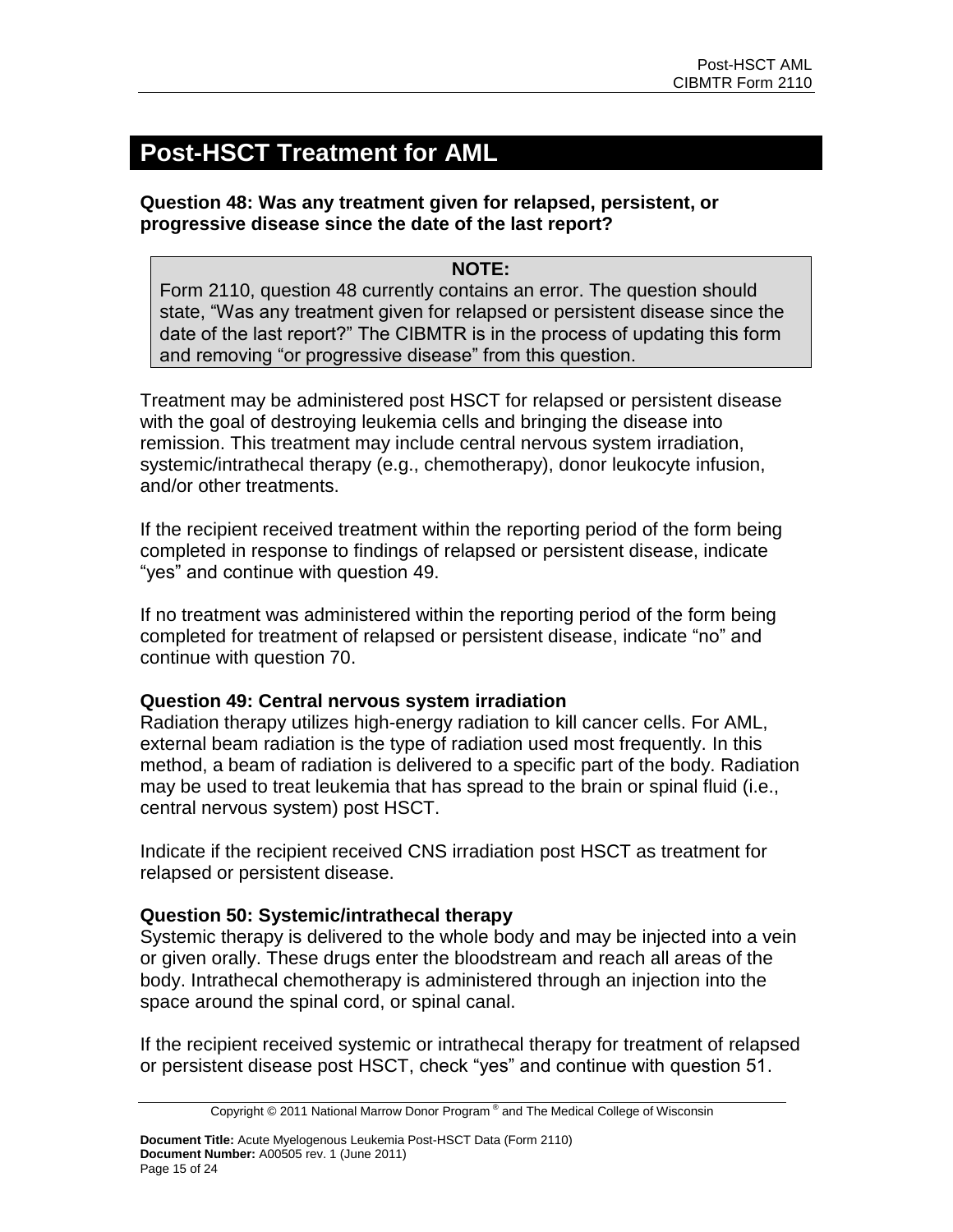If the recipient did not receive systemic or intrathecal therapy for treatment of relapsed or persistent disease post HSCT, check "no" and continue with question 66.

## **Questions 51-65: Specify systemic/intrathecal therapy given:**

Indicate "yes" or "no" for each chemotherapy drug administered as treatment for relapsed or persistent disease within the reporting period of the form being completed. If the recipient received intrathecal therapy (e.g., IT cytarabine), report it in question 60; do not report it in question 53. For other systemic therapy, check "yes" for "other therapy" and specify the treatment in question 65.

## **Question 66: Donor leukocyte infusions**

A donor leukocyte infusion (DLI) is a form of cellular therapy in which leukocytes (white blood cells) are obtained from the original donor. These white blood cells contain immune system cells (e.g., CD3+, NK, T-reg, etc.) that identify and destroy cancer cells. This is commonly referred to as graft versus leukemia (GVL) effect. In general, the recipient does not receive a preparative regimen prior to receiving the donor cells.

Indicate if the recipient received a donor leukocyte infusion as treatment for relapsed or persistent disease within the reporting period of the form being completed.

## **Question 67: Subsequent HSCT**

An HSCT is an infusion of a product (i.e., bone marrow, PBSC, cord blood, etc.) that contains CD34+ cells. Refer to [Appendix O,](http://www.cibmtr.org/DataManagement/TrainingReference/Manuals/DataManagement/Documents/appendix-o.pdf) *How to Distinguish Infusion Types*, for further clarification on defining a subsequent HSCT.

The intention of an HSCT is to restore hematopoiesis and immunity, and is usually preceded by a preparative regimen used to kill normal cells, cancer cells (if present), and to prevent rejection. A preparative regimen may not be used prior to a stem cell "boost," but this is still considered an HSCT.

If a recipient receives a subsequent HSCT between the HSCT follow-up time points (100 day, six months, annually), the comprehensive report form sequence will start over with another Recipient Baseline Data Form (2000) and Acute Myelogenous Leukemia Pre-HSCT Data Form (2010). However, if the recipient receives an autologous HSCT as a result of a poor graft or graft failure, the comprehensive report form sequence **will not** start over. Generally this type of infusion (autologous rescue) is used to treat the recipient's poor graft response, rather than to treat the recipient's disease, and is therefore not considered a subsequent HSCT.

Copyright © 2011 National Marrow Donor Program® and The Medical College of Wisconsin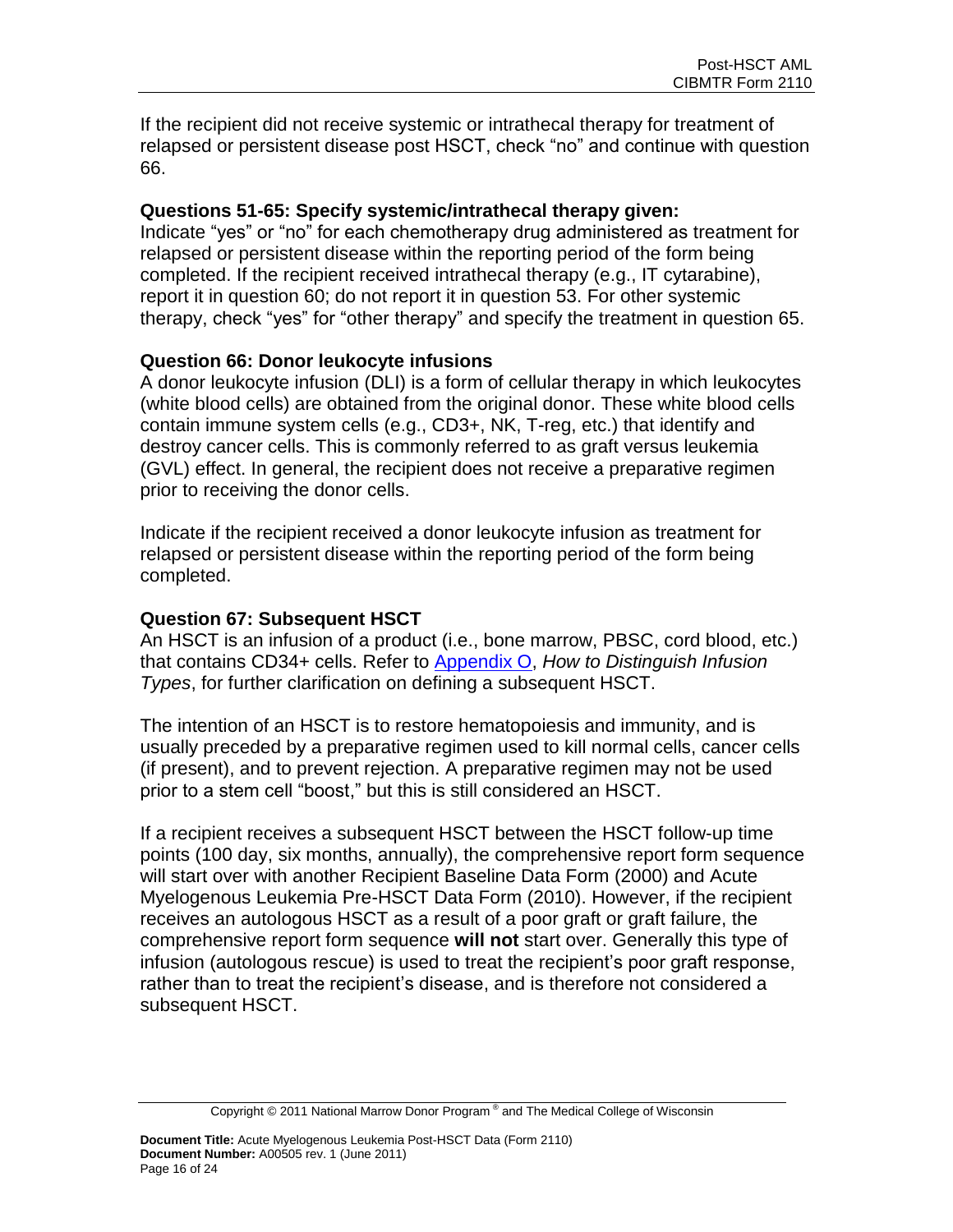A subsequent HSCT may be administered to replace or repopulate the recipient's marrow and reconstitute the immune system. If the recipient receives a subsequent HSCT as treatment for relapsed or persistent disease, check "yes" and continue with question 68.

## **Questions 68-69: Other treatment**

Indicate if the recipient received any other treatment for relapsed or persistent disease within the reporting period of the form being completed.

If "Other treatment" is indicated, specify the type of treatment administered. For example, radiation administered to sites other than the central nervous system should be reported in "Other treatment." Report all chemotherapy treatment in the systemic/intrathecal therapy section (questions 50-65).

# **Disease Status at the Time of Assessment for This Reporting Period**

#### **Question 70: Was the disease status assessed since the date of the last report?**

The three methods used to evaluate disease status are: molecular, cytogenetic/fluorescent in situ hybridization (FISH)/flow cytometry, and clinical/hematological. Indicate if the disease status was assessed utilizing one of these methods within the reporting period for the form being completed.

This question is designed to capture the most recent disease status assessment within the reporting period for the form being completed. If the recipient relapsed, was treated and achieved another remission, but relapsed in the same reporting period, still report the most recent assessment. Select "yes" for question 70 in the following cases.

**Example 1 (no relapse):** If a disease assessment was performed within the reporting period of the form being completed and no relapse was reported for questions 31-47, "yes" should be selected. The most recent disease assessments should be reported for questions 71-84.

**Example 2 (relapsed and treated, but not reassessed by end of reporting period):** If a relapse was reported for questions 31-47, treatment was administered post relapse (question 48), but no new assessment was performed post treatment, "yes" should be selected and the same answers should be reported for questions 71-84 as were reported for questions 31-47.

Copyright © 2011 National Marrow Donor Program® and The Medical College of Wisconsin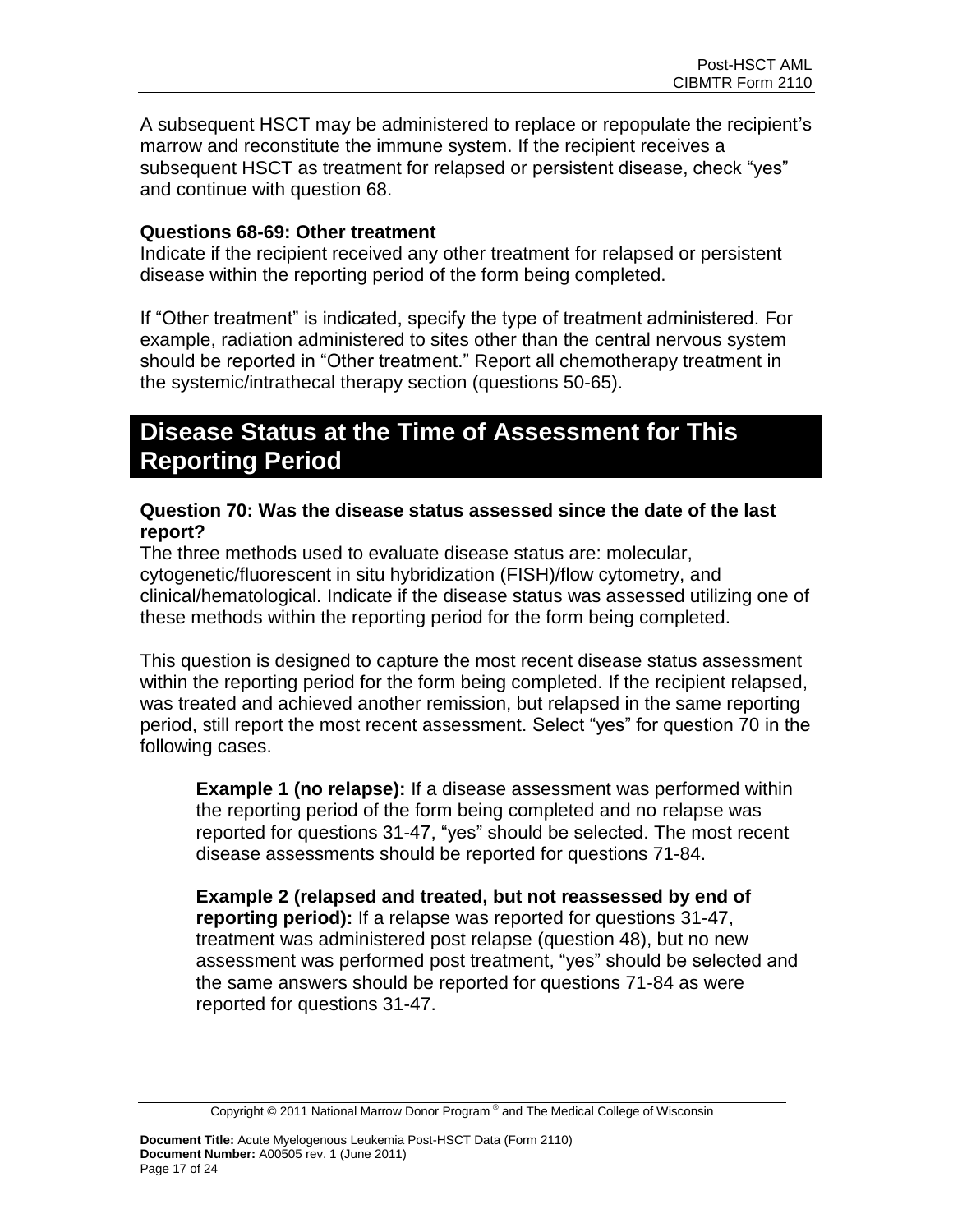**Example 3 (relapsed, treated, and reassessed):** If a relapse was reported for questions 31-47, treatment was administered post relapse (question 48), and a new assessment was performed post treatment, "yes" should be selected and the most recent assessments post treatment should be reported for questions 71-84.

**Example 4 (relapse untreated):** If the most recent disease status assessment is the same as the answers given in questions 31-47 and no additional treatment was administered since that assessment, check "yes, is the same assessment as 31-47, as no treatment was given" and continue with question 87.

If no molecular, cytogenetic/FISH/flow cytometry, or clinical/hematological assessment was performed within the reporting period of the form being completed, check "no" and continue with question 87.

#### **Question 71: Current molecular assessment**

Molecular testing involves determining whether a molecular marker for the disease exists in the blood or bone marrow. Molecular assessment is the most sensitive method of detection, and can indicate known genetic abnormalities. RFLP testing (with PCR amplification) is an example of a molecular test method.

If a molecular assessment was performed within the reporting period of the form being completed, check "yes" and continue with question 72.

If a molecular assessment was not performed within the reporting period of the form being completed, check "no" and continue with question 75.

## **Question 72: Date of the molecular assessment**

Enter the date, prior to the date of contact for the form being completed, that the sample was collected for the most recent molecular assessment to determine the disease status.

For more information regarding reporting partial or unknown dates, see General Instructions, [General Guidelines for Completing Forms.](http://www.cibmtr.org/DataManagement/TrainingReference/Manuals/DataManagement/Documents/section14.pdf)

#### **Question 73: Was there evidence of disease?**

If molecular markers for disease were detected, check "yes" and continue with question 74.

If molecular markers for disease were not detected, check "no" and continue with question 75.

Copyright © 2011 National Marrow Donor Program® and The Medical College of Wisconsin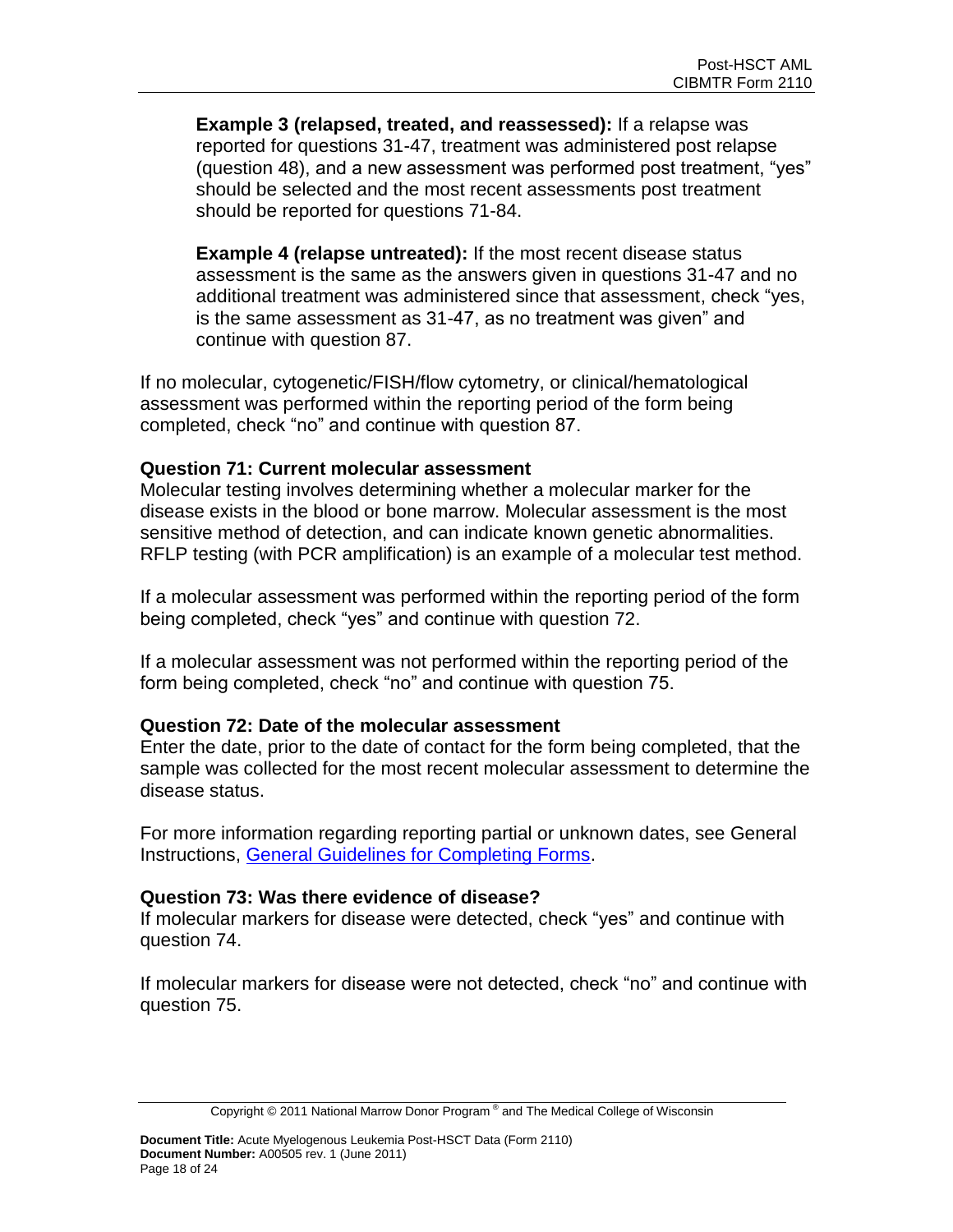#### **Question 74: Was the status considered a relapse or persistent disease?**

Relapse is the recurrence of disease after CR. Molecular relapse is defined as the reappearance of molecular markers associated with the diagnosis that, in the judgment of a physician, are at a level representing relapse. Persistent disease is characterized by a failure to achieve CR. Persistent disease would be identified by molecular evaluation as continued appearance of molecular markers associated with the diagnosis that, in the judgment of a physician, are at the level representing persistent disease.

If the molecular assessment demonstrated evidence of molecular relapse or persistent disease as determined by a physician, check "yes."

If the molecular assessment identified evidence of disease that was determined by a physician not to be relapse or persistent disease, check "no."

#### **Question 75: Current cytogenetic assessment**

Cytogenetic assessment involves testing blood or bone marrow for the presence of a known cytogenetic abnormality that reflects the recipient's disease. FISH is categorized with cytogenetics. Although often used for finding specific features in DNA, FISH is not as sensitive as molecular methods, even though the markers identified may be the same.

If a cytogenetic assessment was performed to assess disease status within the reporting period of the form being completed, check "yes" and continue with question 76.

If a cytogenetic assessment was not performed to assess disease status within the reporting period of the form being completed, check "no" and continue with question 80.

## **NOTE: Flow Cytometry**

Flow cytometry is a technique that can be performed on blood, bone marrow or tissue preparations where cell surface markers can be quantified on cellular material. Currently the CIBMTR forms do not contain fields to capture flow cytometry data. Since the sensitivity of flow cytometry is similar to that of FISH assays, flow cytometry data should be reported in question 76.

#### **Question 76: Was the disease status assessed via FISH?**

FISH is a sensitive technique that assesses a large number of cells. This technique utilizes special probes that recognize and bind to fragments of DNA commonly found in AML. These probes are mixed with cells from the recipient's blood. A fluorescent "tag" is then used to visualize the binding of the probe to the diseased cells. FISH is capable of detecting disease in 1 in 1,000 cells.

Copyright © 2011 National Marrow Donor Program® and The Medical College of Wisconsin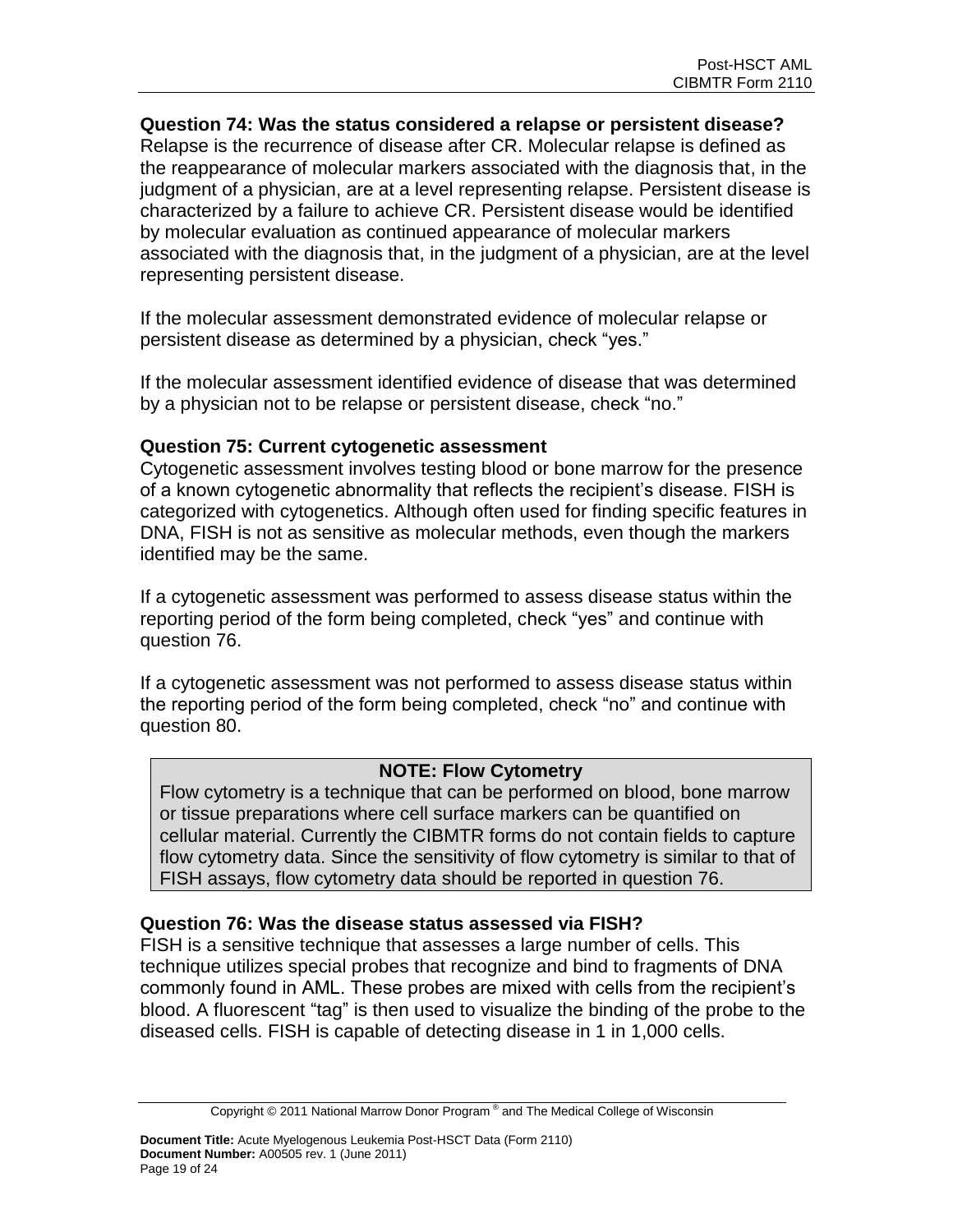FISH testing for sex chromosomes after sex-mismatched allogeneic HSCT should not be considered disease assessment, as the purpose is to determine donor chimerism.

If a FISH assessment or flow cytometry was performed to determine disease status within the reporting period of the form being completed, check "yes" and continue with question 77.

If a FISH assessment or flow cytometry was not performed to assess disease status within the reporting period of the form being completed, check "no" and continue with question 80.

## **Question 77: Date of FISH test**

Enter the date, prior to the date of contact for the form being completed, that the sample was collected for the most recent FISH assessment or flow cytometry to determine the disease status.

For more information regarding reporting partial or unknown dates, see General Instructions, [General Guidelines for Completing Forms.](http://www.cibmtr.org/DataManagement/TrainingReference/Manuals/DataManagement/Documents/section14.pdf)

## **Question 78: Was there evidence of disease?**

If FISH testing or flow cytometry was performed within the reporting period of the form being completed and revealed the presence of diseased cells, check "yes" and continue with question 79.

If FISH testing or flow cytometry was performed within the reporting period of the form being completed and did not demonstrate the presence of diseased cells, check "no" and continue with question 80.

# **Question 79: Was the status considered a relapse or persistent disease?**

Relapse is the recurrence of disease after CR. Cytogenetic relapse is defined as the reappearance of cytogenetic abnormalities associated with the diagnosis, that, in the judgment of a physician, are at a level representing relapse. Persistent disease is characterized by a failure to achieve CR. Persistent disease would be identified by FISH analysis as continued appearance of cytogenetic abnormalities associated with the diagnosis that, in the judgment of a physician, are at the level representing persistent disease.

If the FISH assessment demonstrated cytogenetic abnormalities determined by a physician to be relapse or persistent disease, check "yes."

If the FISH assessment identified cytogenetic abnormalities that were determined by a physician not to be relapse or persistent disease, check "no."

Copyright © 2011 National Marrow Donor Program® and The Medical College of Wisconsin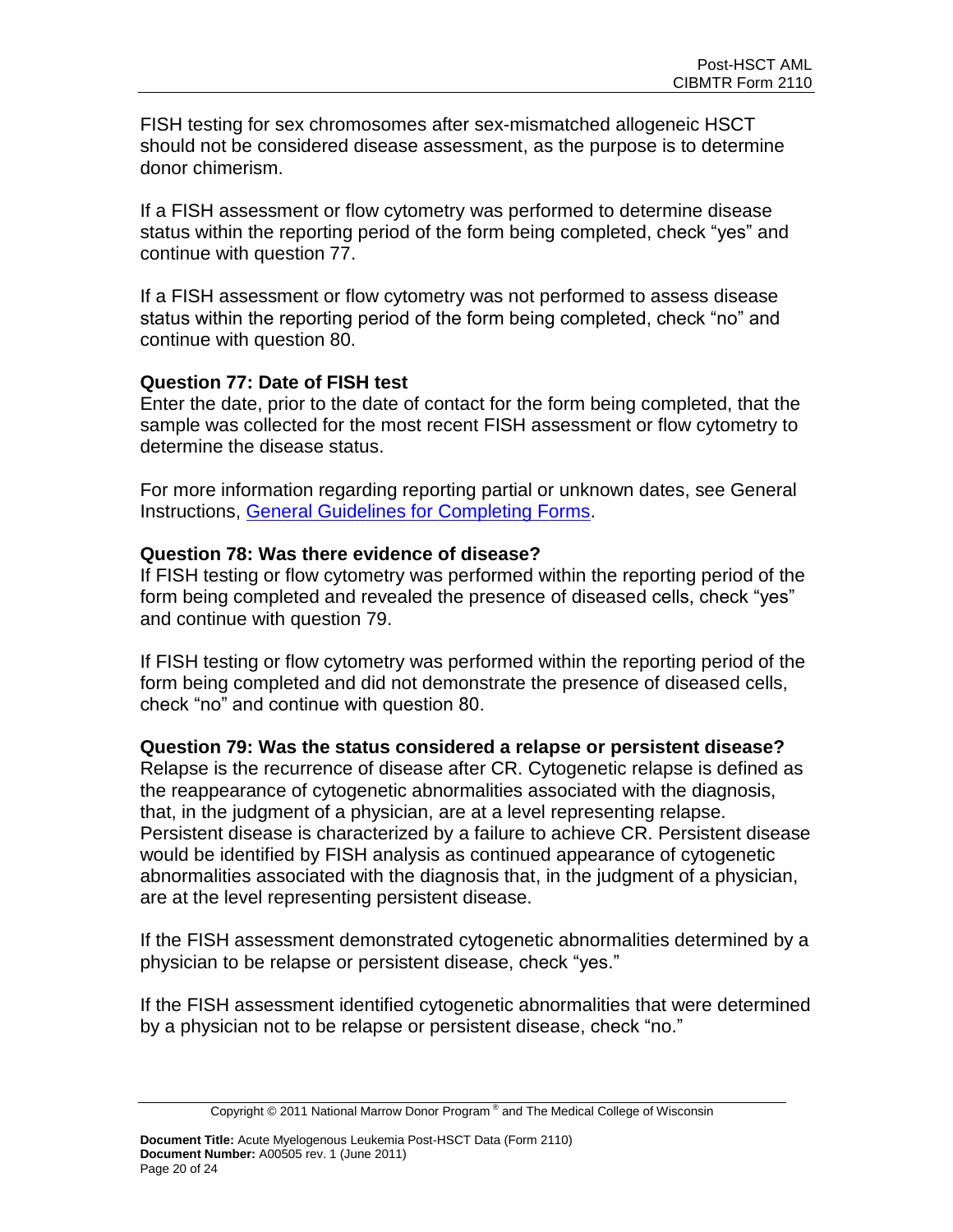## **Question 80: Was the disease status assessed via conventional cytogenetics?**

Routine cytogenetics are performed by culturing cells (growing cells under controlled conditions) until they reach the dividing phase. Techniques are then performed to visualize the chromosomes during cell division so that various bands and reconfigurations can be seen. This is called karyotyping. Banding pattern differentiation and chromosomal reconfiguration demonstrate evidence of disease. Visualized chromosomes showing no evidence of chromosomal abnormality confirm the CR.

If a conventional cytogenetic assessment was performed to assess disease status within the reporting period of the form being completed, check "yes" and continue with question 81.

If a conventional cytogenetic assessment was not performed to assess disease status within the reporting period of the form being completed, check "no" and continue with question 84.

## **Question 81: Date of conventional cytogenetic test**

Enter the date, prior to the date of contact for the form being completed, that the sample was collected for the most recent conventional cytogenetic assessment to determine the disease status.

For more information regarding reporting partial or unknown dates, see General Instructions, [General Guidelines for Completing Forms.](http://www.cibmtr.org/DataManagement/TrainingReference/Manuals/DataManagement/Documents/section14.pdf)

## **Question 82: Was there evidence of disease?**

If conventional cytogenetic testing was performed within the reporting period of the form being completed and revealed chromosomal abnormality, check "yes" and continue with question 83.

If conventional cytogenetic testing was performed within the reporting period of the form being completed and did not demonstrate chromosomal abnormality, check "no" and continue with question 84.

#### **Question 83: Was the status considered a relapse or persistent disease?**

Relapse is the recurrence of disease after CR. Cytogenetic relapse is defined as the reappearance of cytogenetic abnormalities associated with the diagnosis that, in the judgment of a physician, are at a level representing relapse. Persistent disease is characterized by a failure to achieve CR. Persistent disease would be identified by continued appearance of cytogenetic abnormalities associated with the diagnosis that, in the judgment of a physician, are at the level representing persistent disease.

Copyright © 2011 National Marrow Donor Program® and The Medical College of Wisconsin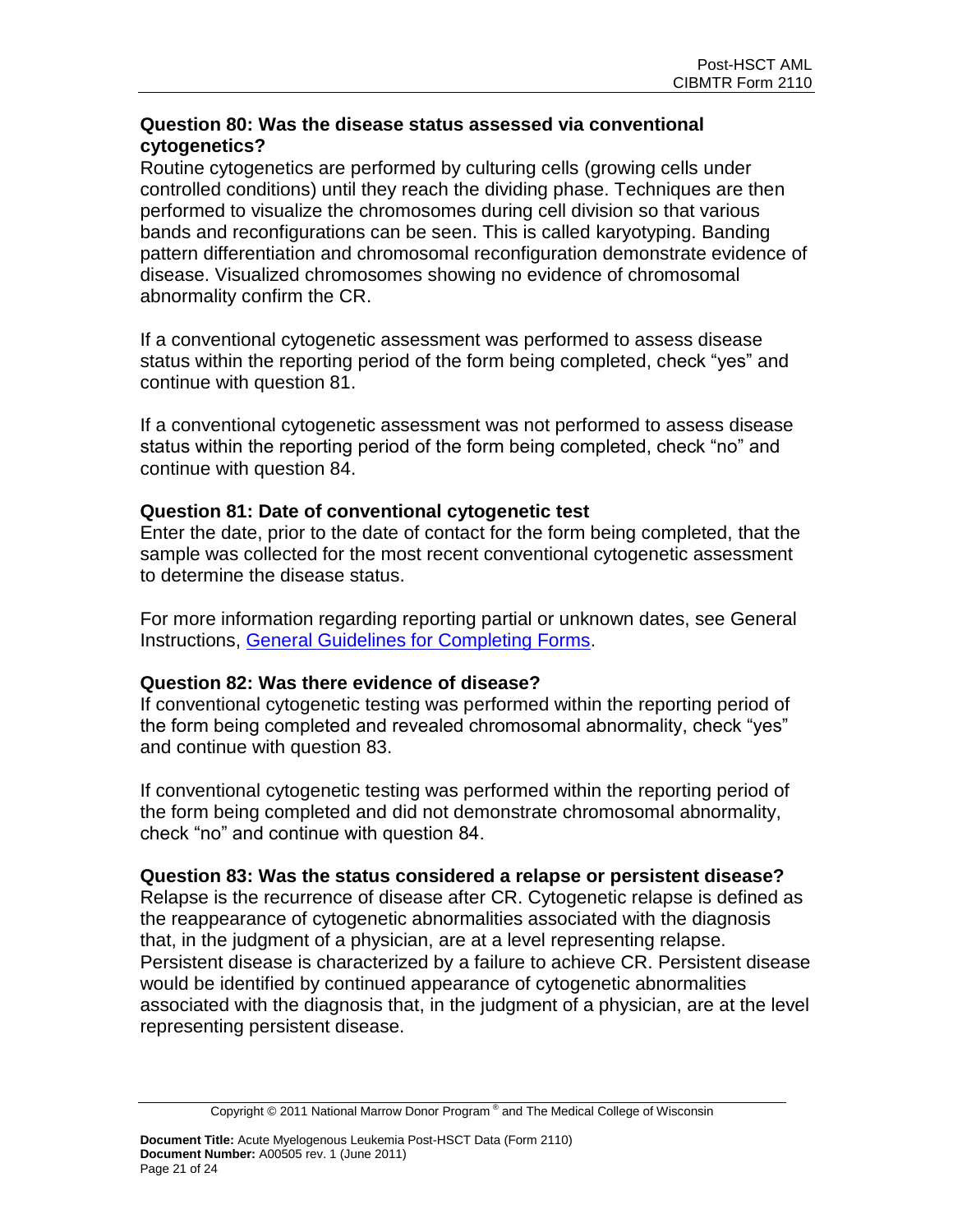If the conventional cytogenetic assessment demonstrated cytogenetic abnormalities determined by a physician to be relapse or persistent disease, check "yes."

If the conventional cytogenetic assessment identified cytogenetic abnormalities that were determined by a physician not to be relapse or persistent disease, check "no."

#### **Question 84: Current clinical/hematologic assessment**

Clinical and hematologic techniques are the least sensitive for detecting evidence of disease. Clinical/hematologic methods used to evaluate disease status for AML include pathologic evaluation (e.g., bone marrow biopsy), radiographic examination (e.g., X-ray, CT scan, MRI scan, PET scan), blood/serum assessment (e.g., CBC, peripheral blood smear), and assessment by a physician at an office visit.

If a clinical/hematologic assessment was performed to assess disease status within the reporting period of the form being completed, check "yes" and continue with question 85.

If a clinical/hematologic assessment was not performed to assess disease status within the reporting period of the form being completed, check "no" and continue with question 87.

## **Question 85: Date of the clinical / hematologic assessment**

Enter the date of the most recent clinical/hematologic disease assessment. Report the date of the pathological evaluation (e.g., bone marrow) or blood/serum assessment (e.g., CBC, peripheral blood smear). Enter the date the sample was collected for pathological and laboratory evaluations. If extramedullary disease is detected upon radiographic examination (e.g., X-ray, CT scan, MRI scan, PET scan), enter the date the imaging took place. As a general guideline, if no pathological, radiographic, or laboratory assessment was performed within one month prior to the date of contact of the form being completed, report the office visit in which the physician clinically assessed the recipient's disease status.

For more information regarding reporting partial or unknown dates, see General Instructions, [General Guidelines for Completing Forms.](http://www.cibmtr.org/DataManagement/TrainingReference/Manuals/DataManagement/Documents/section14.pdf)

Copyright © 2011 National Marrow Donor Program® and The Medical College of Wisconsin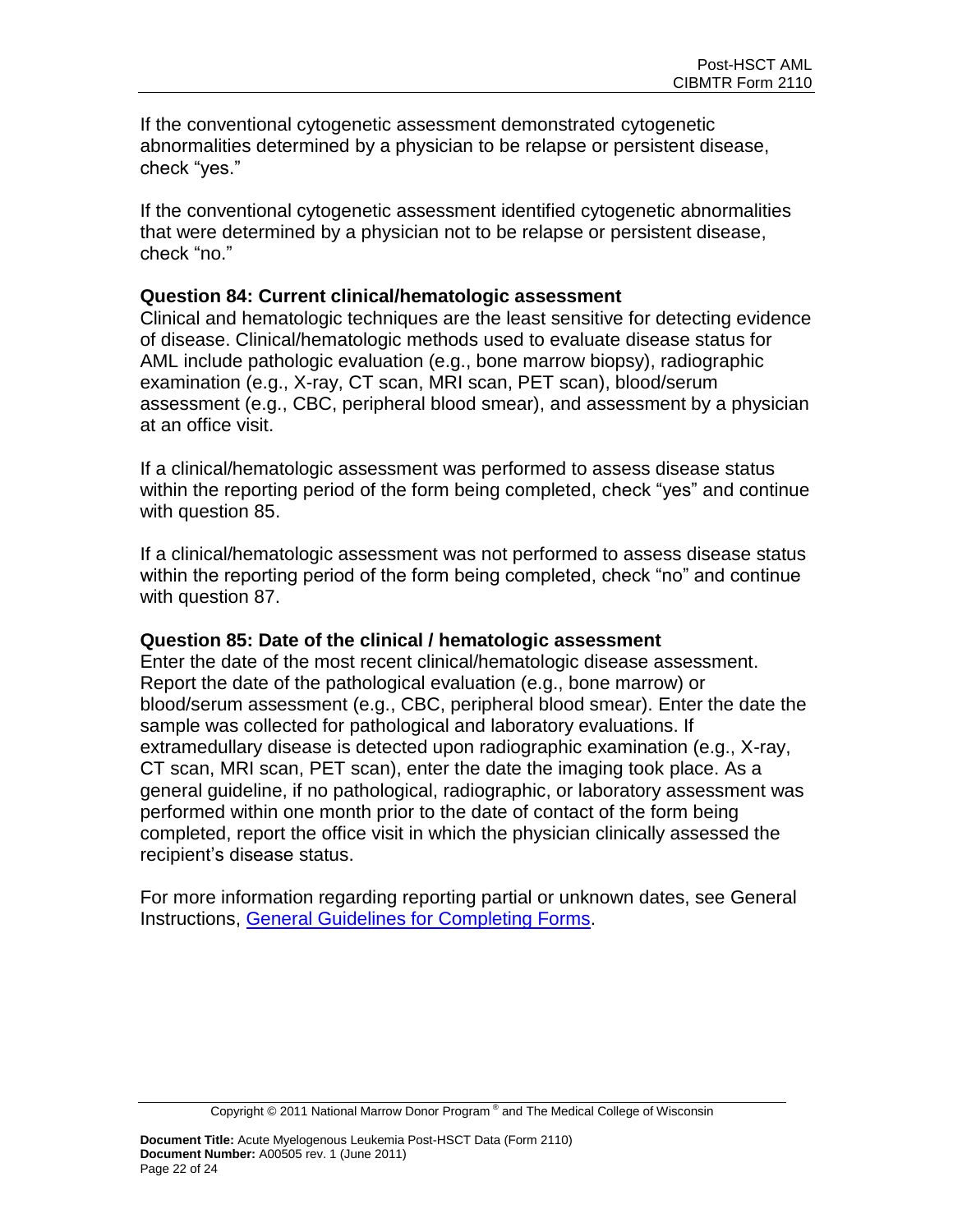## **Question 86: Was there evidence of disease?**

Clinical/hematologic evidence of disease includes:

- >5% blasts in the marrow and/or the peripheral blood
- Extramedullary disease evident upon radiographic examination
- Disease presence determined by a physician upon clinical assessment at an office visit

Indicate if there was clinical/hematologic evidence of disease at the most recent disease assessment.

## **Question 87: What is the current disease status?**

Indicate if the recipient was in complete remission at the most recent disease assessment prior to the date of contact of the form being completed.

Complete hematologic remission must meet **all** of the following criteria for at least four weeks:

- <5% blasts in the bone marrow
- Normal maturation of all cellular components in the bone marrow
- No blasts with Auer rods
- No extramedullary disease (e.g., central nervous system or soft tissue involvement)
- ANC of  $>1,000/\mu L$
- Platelets ≥100,000/µL
- Transfusion independent

Include recipients with persistent cytogenetic or molecular abnormalities who otherwise meet all criteria of CR. If new cytogenetic or molecular abnormalities (i.e., other than those present prior to the HSCT) are evident, a physician must determine whether the recipient's status is CR or relapse. Recipients with extramedullary disease should be considered to have persistent disease, or to be in relapse.

Additionally, some judgment is required when evaluating if the recipient meets all specified CR criteria, specifically ANC, platelet, and transfusion criteria. If the recipient does not meet these parameters, the underlying cause should be assessed. If the cause for a low ANC, low platelet count, or transfusion dependence is leukemia-related, the disease status should be reported as "not in complete remission." If the cause for not meeting one of these parameters is due to something other than underlying leukemia, such as renal insufficiency, hemolysis, or drug-related causes, the disease status may still be reported as "complete remission."

Copyright © 2011 National Marrow Donor Program® and The Medical College of Wisconsin